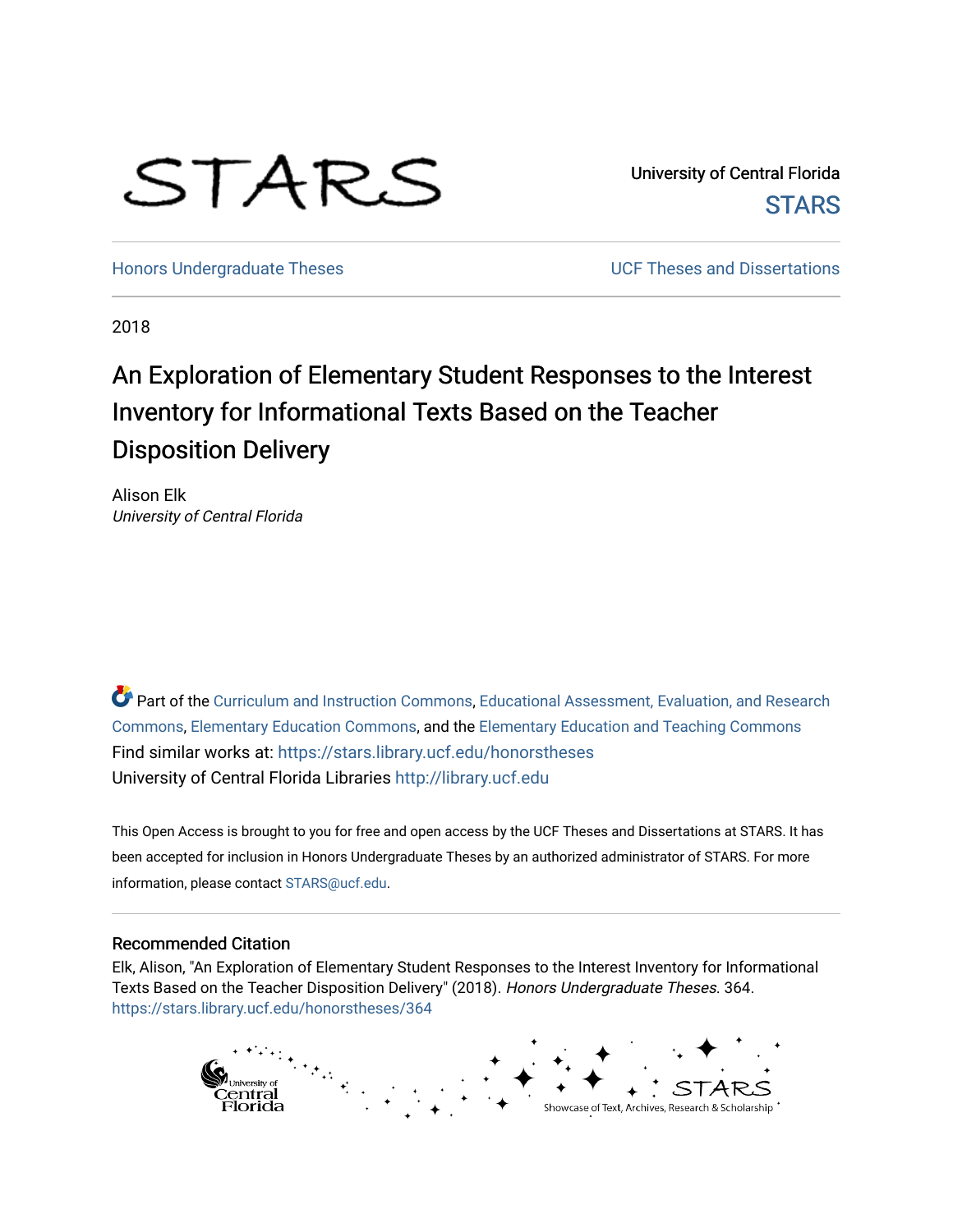## AN EXPLORATION OF ELEMENTARY STUDENT RESPONSES TO THE IN-TEREST INVENTORY FOR INFORMATIONAL TEXTS BASED ON THE TEACHER DISPOSITION DELIVERY

by

#### ALISON ELK

A thesis submitted in partial fulfillment of the requirements for the completion of Honors in the Major in Education in the College of Education and Human Performance and in the Burnett Honors College at the University of Central Florida Orlando, Florida

Summer Term, 2018

Thesis Co-Chair: Sherron Killingsworth Roberts, Ed.D. Thesis Committee Co-Chair: Marni Kay, M.Ed. Committee Member: Norine Blanch, Ph.D.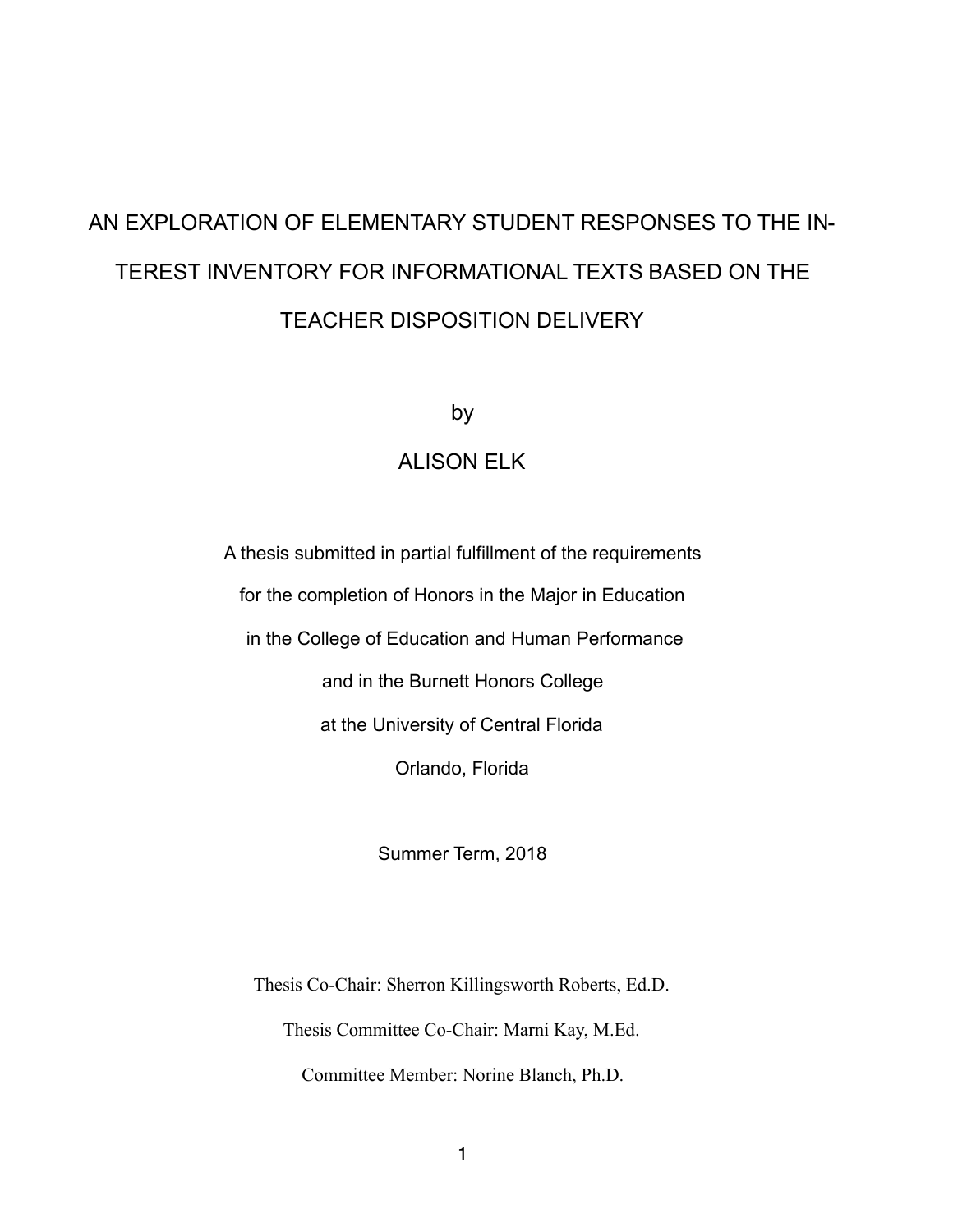#### **ABSTRACT**

The impact that a teacher can have on their students is monumental. Teachers often are the only consistent figure of authority that a student sees. Therefore, a vulnerable and conformable environment is crucial for students, so they can share their needs and in return have them met. With this in mind, teachers must consider forming their classroom environment, because of how it is received by the students. This study examined the impact that a teacher's disposition can have on the response of a student through a six-question interview by analyzing the number of words spoken by the students depending on the disposition of the teacher used to ask the question. This study aimed to identify the possible impacts of teacher disposition on student responses using a sample of 17 elementary aged students attending a summer reading clinic at a Florida university. After a face-to-face, sixquestion interview was administered to the students, results showed some students made a overall shift towards more words spoken when the question was asked in an interested or neutral disposition. These results demonstrate the potential impact of teacher disposition on student response in the classroom. The results of this study complement past research, which has shown that classrooms in a welcoming and comfortable environment are more likely for students to share their needs, leading to success for both students and teacher.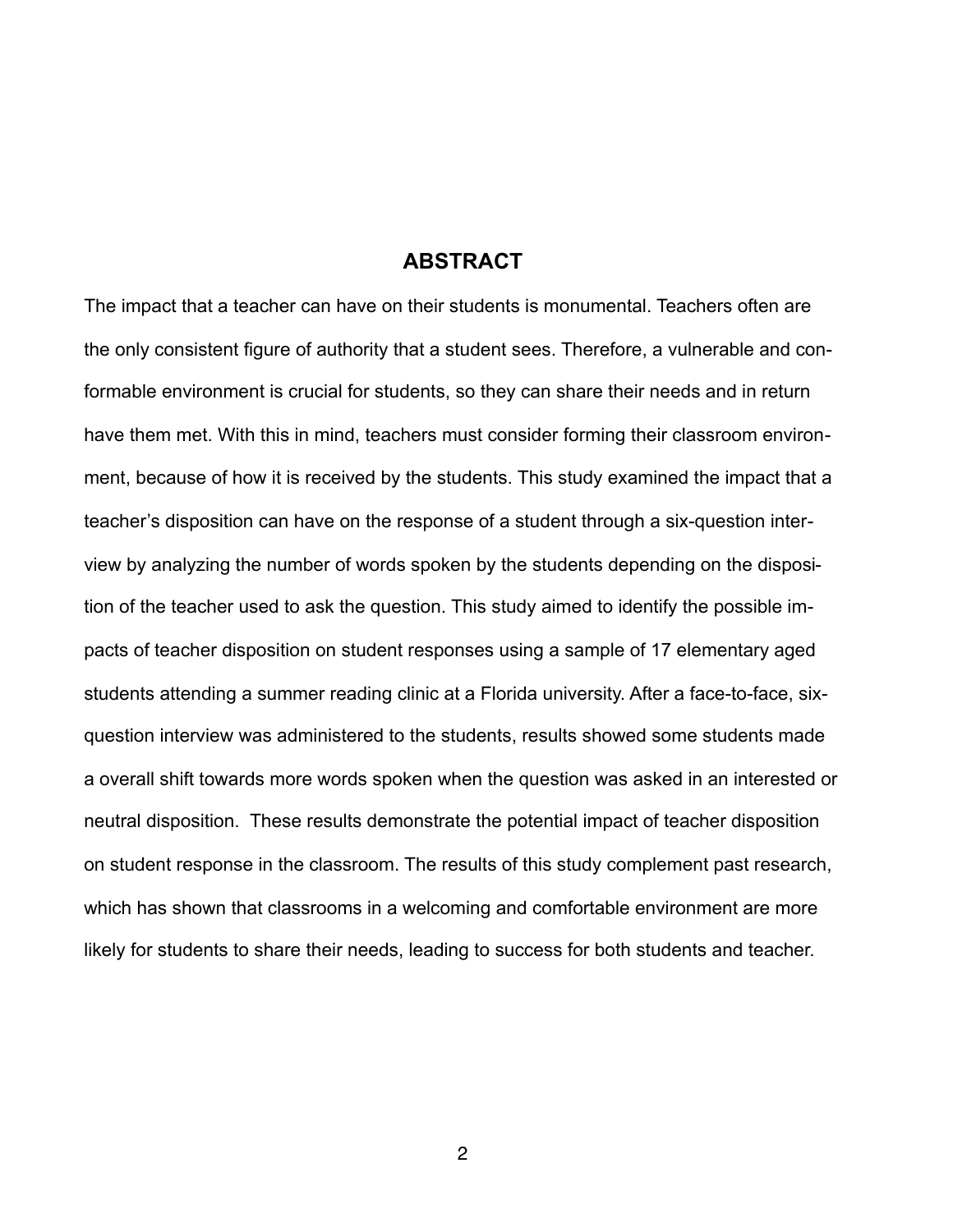## **DEDICATIONS**

This thesis is dedicated to my parents. Thank you for always supporting me unconditionally and reminding me that I am capable of more than I believe. I am excited about this next chapter of my life and know I would not be where I am without you guys loving me as well as you have.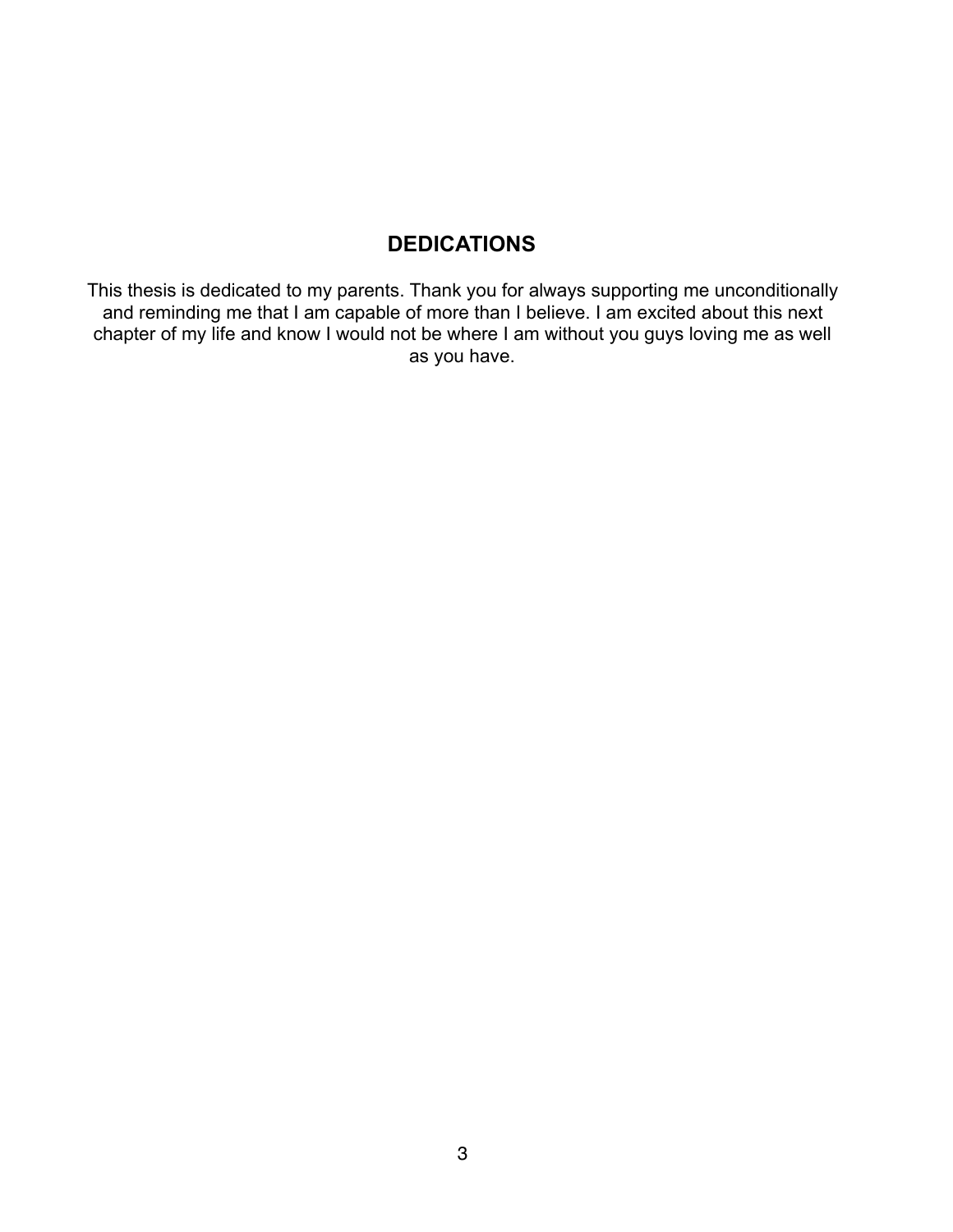### **ACKNOWLEDGMENTS**

For all the professors that have supported me, thank you for your constant encouragement. I would like to thank Dr. Roberts for all the support, effort, and time you contributed to this research. Thank you to my thesis co-chair Professor Kay for taking on this new task with me and for working through it every step of the way with me. And, a special thanks to Dr. Blanch for always being my Number One fan; I truly cannot thank you enough.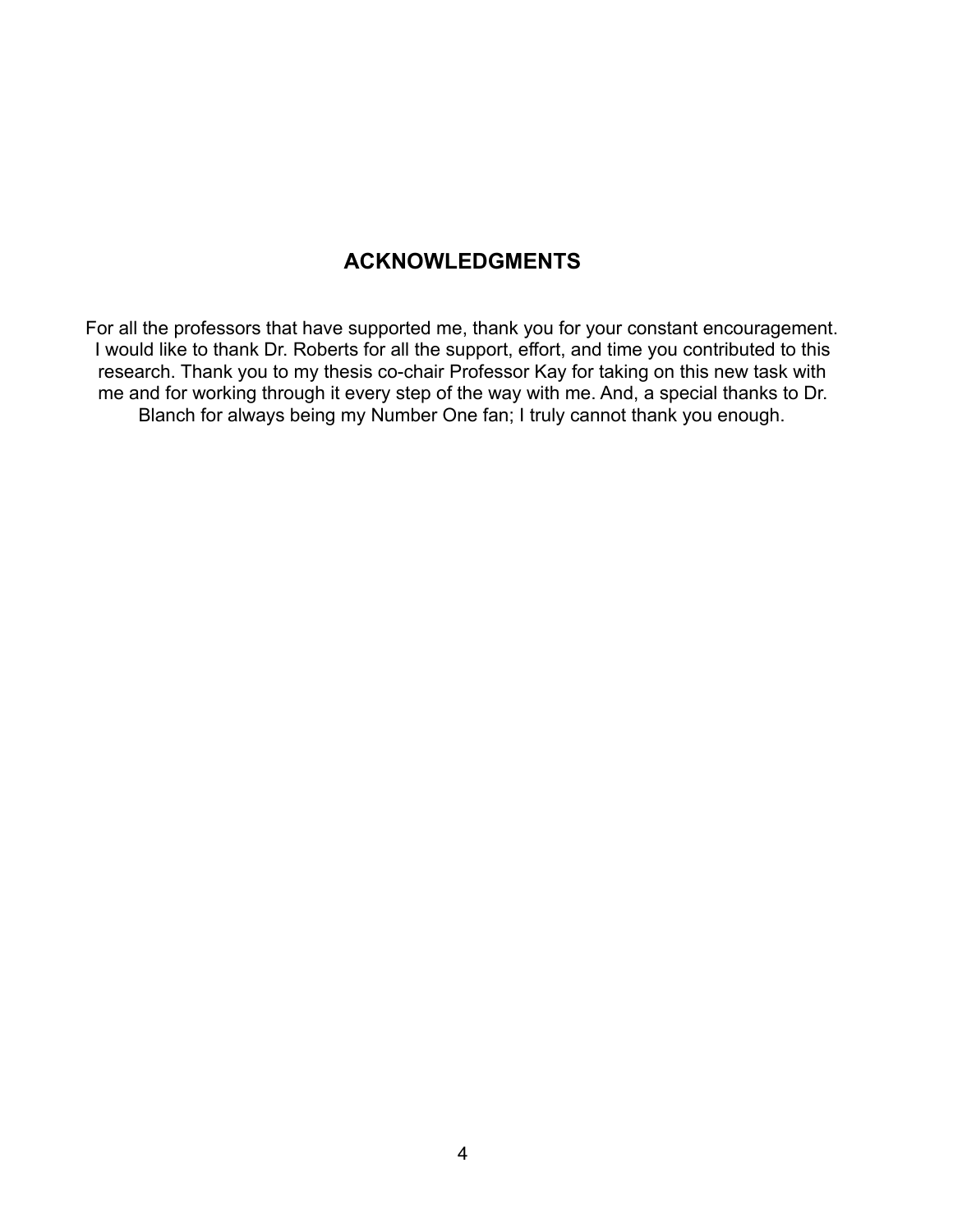## **TABLE OF CONTENTS**

| Setting19 |  |
|-----------|--|
|           |  |
|           |  |
|           |  |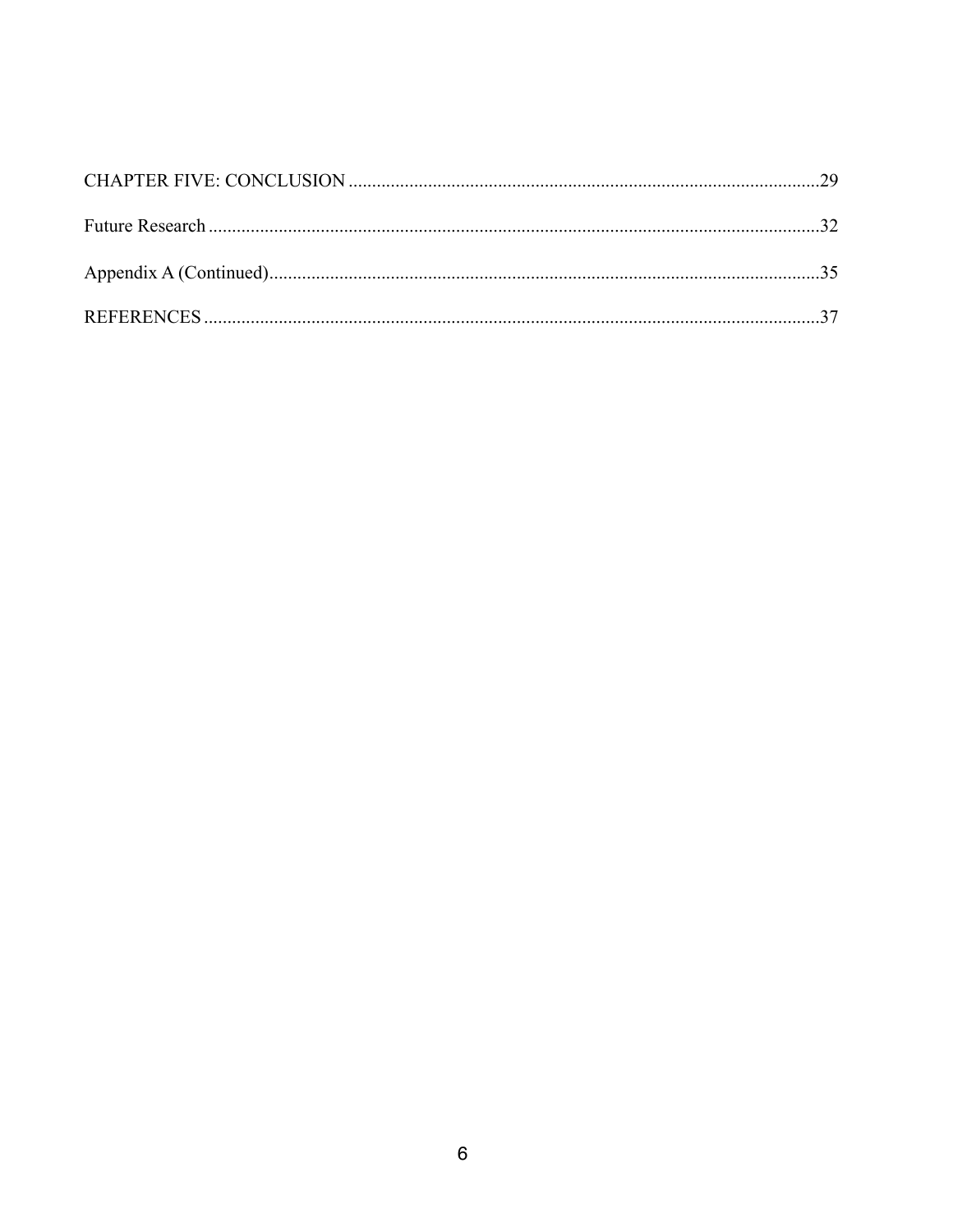## **LIST OF TABLES**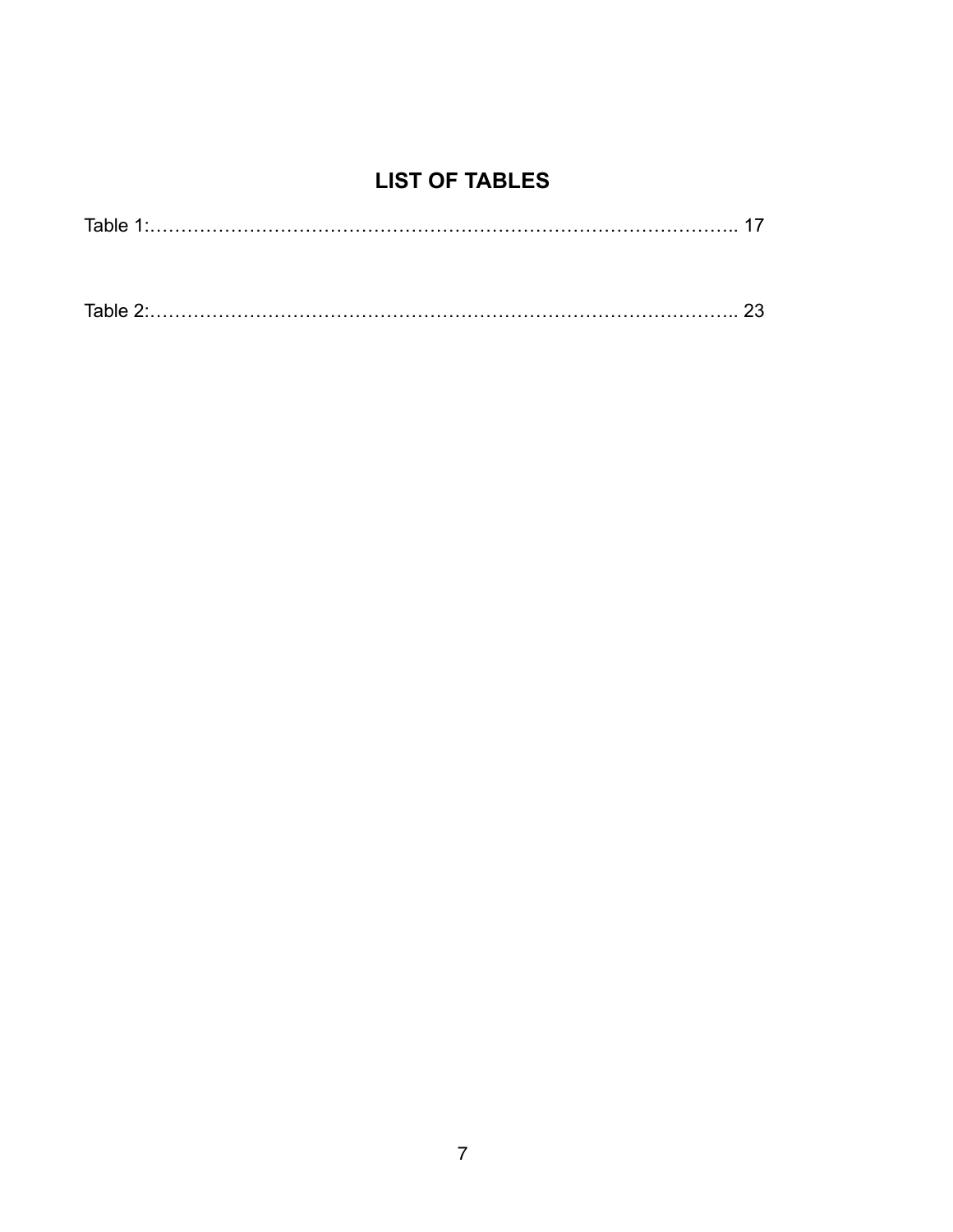## **LIST OF APPENDIX**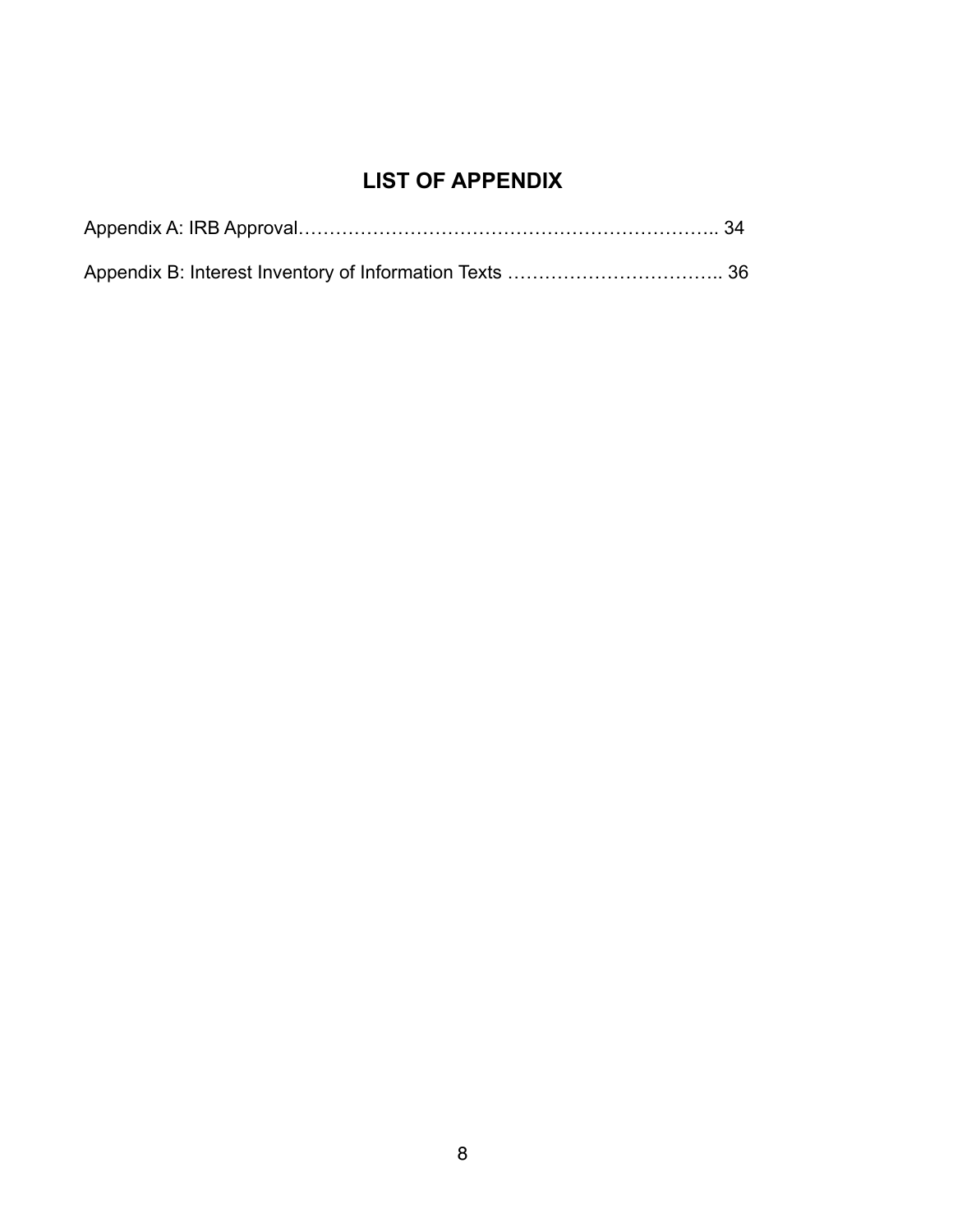#### **CHAPTER ONE: INTRODUCTION**

 Teacher disposition, also known as the teacher values, attitude or perceptions, have lost importance over the years due to the No Child Left Behind Act. Teacher disposition can be influenced by a multitude of variables: sleep, stress, frustration, home life, and student behavior. Teacher dispositions are the principles or standards that underpin a teacher's success in the classroom. However, many teachers often do not view their disposition and their students' response as part of an exchange. A teacher's disposition does not simply end with the words they speak or the actions they take, but the return impact it will have on the student as an individual. "We have to remember that we are not just giving students feedback; we are also teaching them to provide it." (Johnston, 2004, p. 37). Although a teacher alone is not responsible for a student's success, it is their job to best equip them. Making sure that the approach is positive, and reinforcing is a great place to start. Often, the teacher corrects the undesired behavior of students rather than reinforcing the positive. Teacher modeling of student expectations will allow students to incorporate more of those positive and desired behaviors as well. "The instructor has to use strategies in the classroom that are student-centered and challenging, and that put the responsibility on the student as much as on the instructor to enhance student engagement in learning" ([Alsharif,](https://www.ncbi.nlm.nih.gov/pubmed/?term=Alsharif%252525252525252525252520NZ%25252525252525252525255BAuthor%25252525252525252525255D&cauthor=true&cauthor_uid=25258437) 2014, p.ii). The teacher's attitude can be a direct reflection of their classroom. The students are looking to the teacher for guidance; therefore, the role needs to be taken seriously and with care.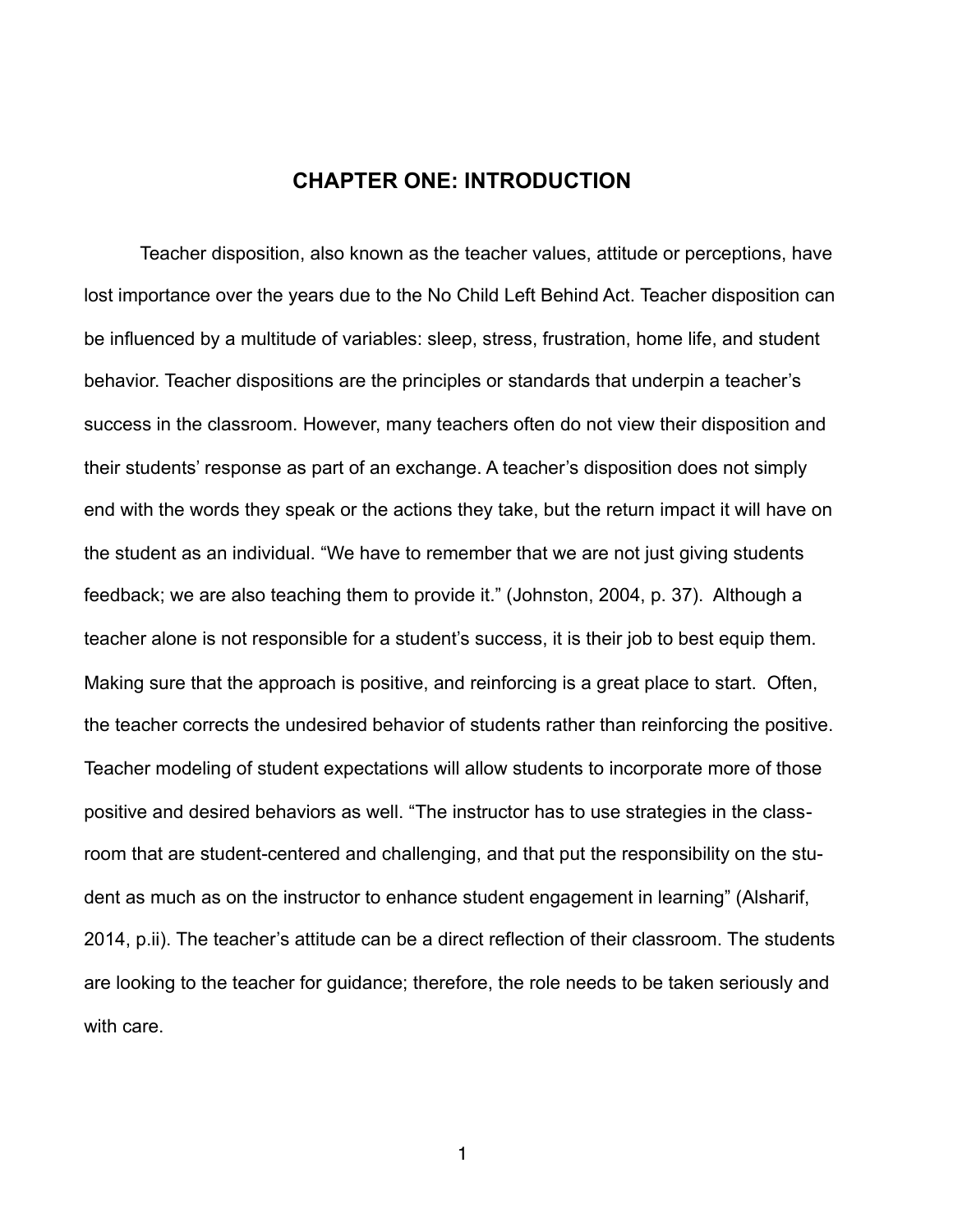How would it feel to begin sharing an area of weakness or something that was important to you and your teacher showing little to no interest? There would be no desire to continue to express the thoughts further because the student would seem minimized, irrelevant, and even cause hesitation with sharing in the future. Allowing vulnerability, especially towards someone of authority, requires bravery. Taking a chance in hopes that your concerns will be heard and prioritized. "Children who doubt their competence set low goals and choose easy tasks, and they plan poorly. When students face difficulties, they become confused, lose concentration, and start telling themselves stories about their own incompetence" (Johnston, 2004, p. 40). How are teachers supposed to foster their students' learning when students are hesitant to share their academic needs? Establishing a comfortable classroom environment for the students is key. When a student is comfortable in the learning environment and perceives it to be a carefree environment then they will be more likely to share their needs. "Children, just like adults, learn better in a supportive environment in which they can risk trying out new strategies and concepts and stretching themselves intellectually" (Johnston, 2004, p. 65). Making sure that the teacher's attitude towards the students is accepting, available, and positive will greatly impact their rapport with the students as well as directly impact their academic success.

 Students' responses can be displayed in a multitude of different ways, such as a gesture, verbal affirmation, or a simple shift in behavior. This most often occurs when the student feels as though their thoughts, ideas, and or struggles are important as individuals. Viewing this exchange as dialogue (Plank, 2014, p.98) can assist in creating a more productive environment. Although teachers' job is to foster student's development and deliver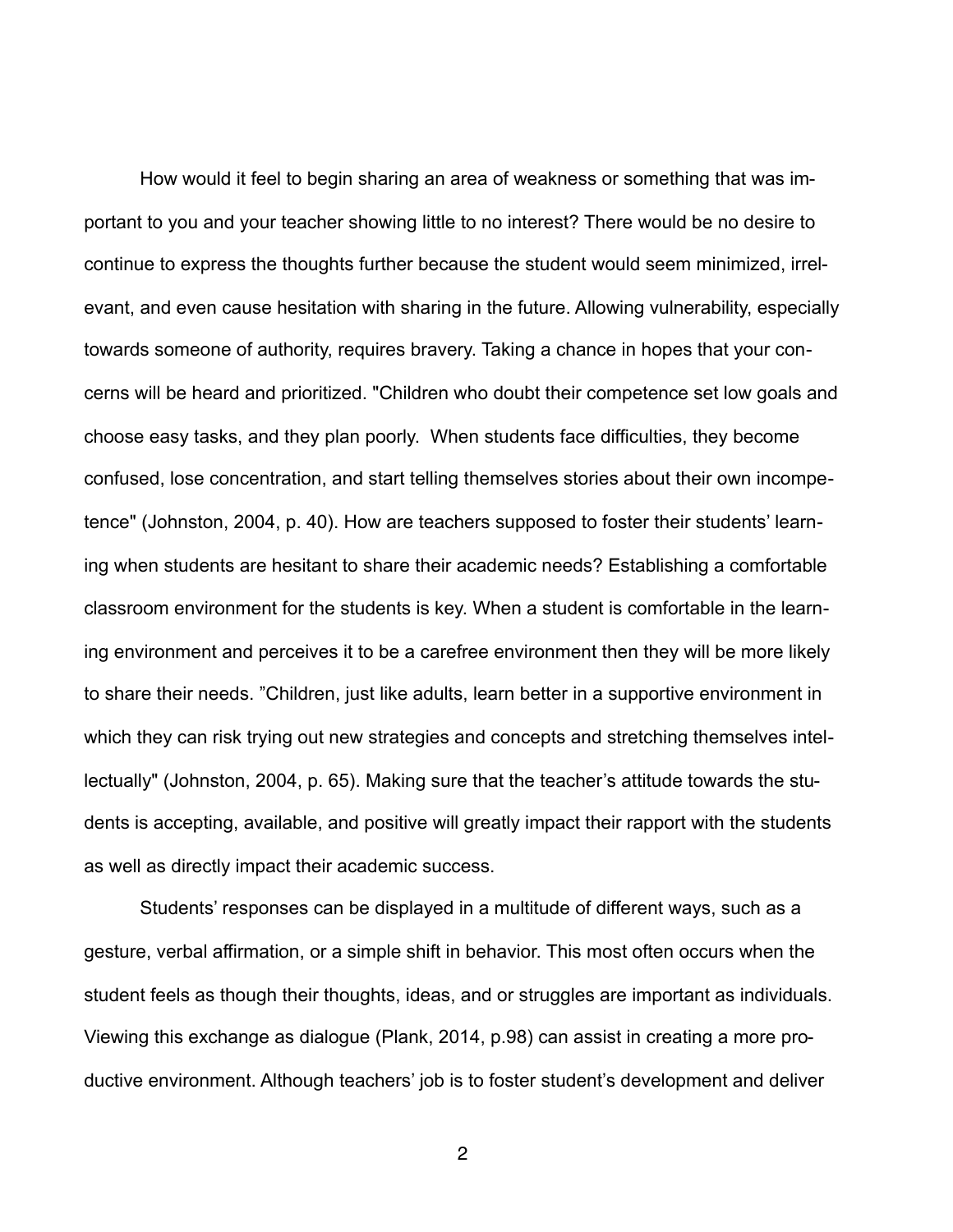information, they also need to be willing to receive feedback from their students. Often, teachers continually face the same problems of students being unwilling to receive feedback because the student will not vocalize their area of need. We need to collaborate, and to do so, both the teacher and student need to work as a team.

 The purpose of this thesis was to analyze students' responses to an interest inventory based on the varying dispositions of a teacher by asking a series of six questions derived from Interest Inventory of Information Texts (Appendix B), (DeVries, 2015) to 17 individual elementary students. The potential benefit of this research was seen in exploring how teacher disposition may or may not impact students' responses and then to bring the results that yield increased student responses into the classroom.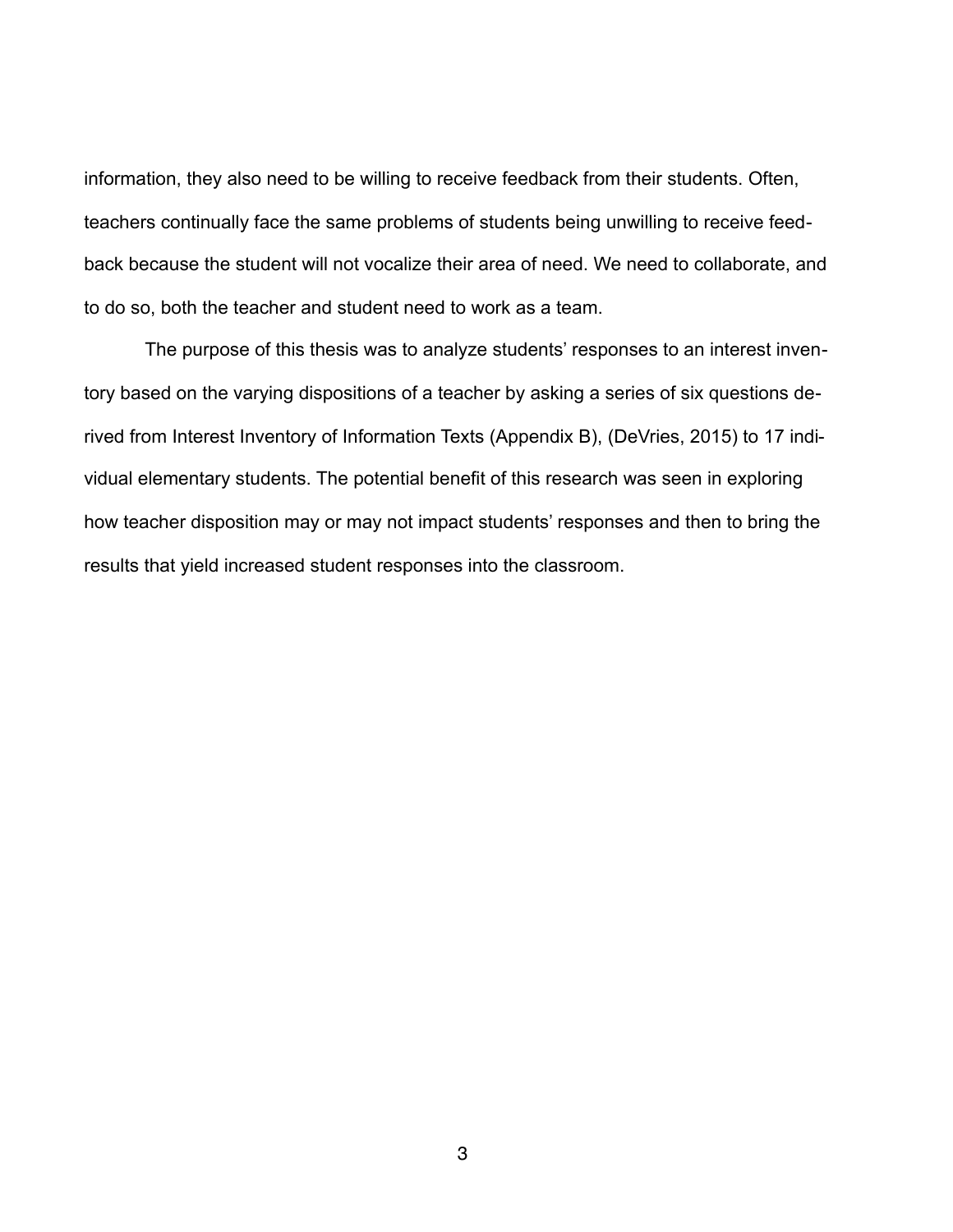#### **CHAPTER TWO: REVIEW OF THE LITERATURE**

 A review of the research literature on how teachers' dispositions influence student responses highlight the impact of teacher enthusiasm as well as student motivation. The student-teacher relationship has a potentially severe impact on how a student perceives and responds to the teacher's disposition. Creating a respectful environment also allows the student to feel comfortable expressing a lack of understanding. Most of this research focuses on influences or impacts on student success because of the teacher's disposition. Much less research exists around the attitude or disposition of the student and how students' dispositions may influence or impact the teacher's motivation with the student. The following review of research literature concentrates on the teacher-student relationship and dialogue while highlighting teacher enthusiasm and classroom environment, including teacher disposition's effect on student success, teacher to student care and empathy, and studies on teacher enthusiasm.

#### **Teacher Disposition's Effect on Student Success**

 Not many studies have been done measuring teacher behaviors or dispositions that actively promote students' intrinsic motivation to learn. However, existing studies of college students are discussed here. In the first study, 93 students were given a questionnaire consisting of multiple different forms of positive teaching behavior. The results of this study showed that teacher enthusiasm was "the most powerful unique predictor of students' intrinsic motivation and vitality" (Patrick, 2010, p. 217). The second study was conducted with 60 college students and was set to measure high and low levels of student enthusiasm (Patrick, 2010, p. 217). One group was part of a lecture that was divided based on high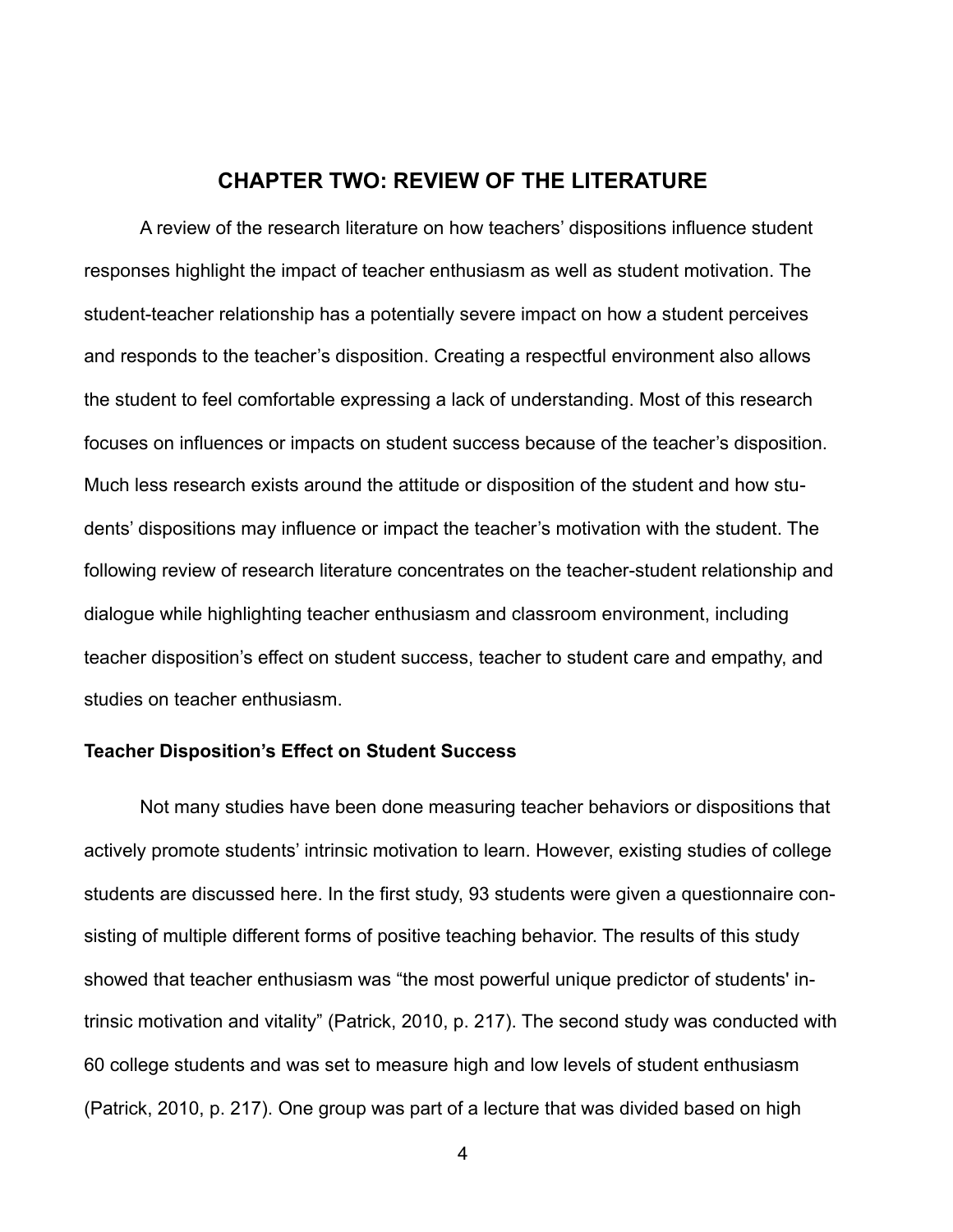levels of enthusiasm that group proved to be more intrinsically motivated and rerouted higher retention.

 Teacher disposition can impact, not only the success of the classroom but the lifelong success of the individual. "Autonomy-supportive teachers showed a distinctive motivating style as measured by their conversational behaviors, interpersonal style, and attempts to support students' intrinsic motivational and internalization processes" (Reeve, 1999, p.iii). Some think this act has led us away from quality and more towards quantity, "emphasizing knowledge and pedagogical skills", to focus on teaching to the test. Teacher disposition can have long-term impacts on the students and NCATE (The National Council for Accreditation of Teacher Education) felt the need to bring professional disposition back. Early in this decade, NCATE incorporated professional disposition into their accredited standards to ensure it would reenter the classroom. Research has also been done to support this addition going back more than 50 years showing dispositions have a positive influence on student success. "Effective teacher dispositions can be organized into four measurable domains": The most effective teachers perceive themselves as effective. They believe that all students can learn, they have a broad frame of reference and see a larger purpose for what they do, they look at the people element (Hallam, 2009, p. 27).

 However, research is only the first step, applying that knowledge to real functioning classrooms is when success may begin to surface. "Instructional leadership better captures the impact of school leadership on student outcome, when compared to its transformational counterpart." (Dutta, 2016, p. 941). Some assessment tools can be found on the NNSED (Northern Suburban Special Education District) site. The tools were originally used in a Ca-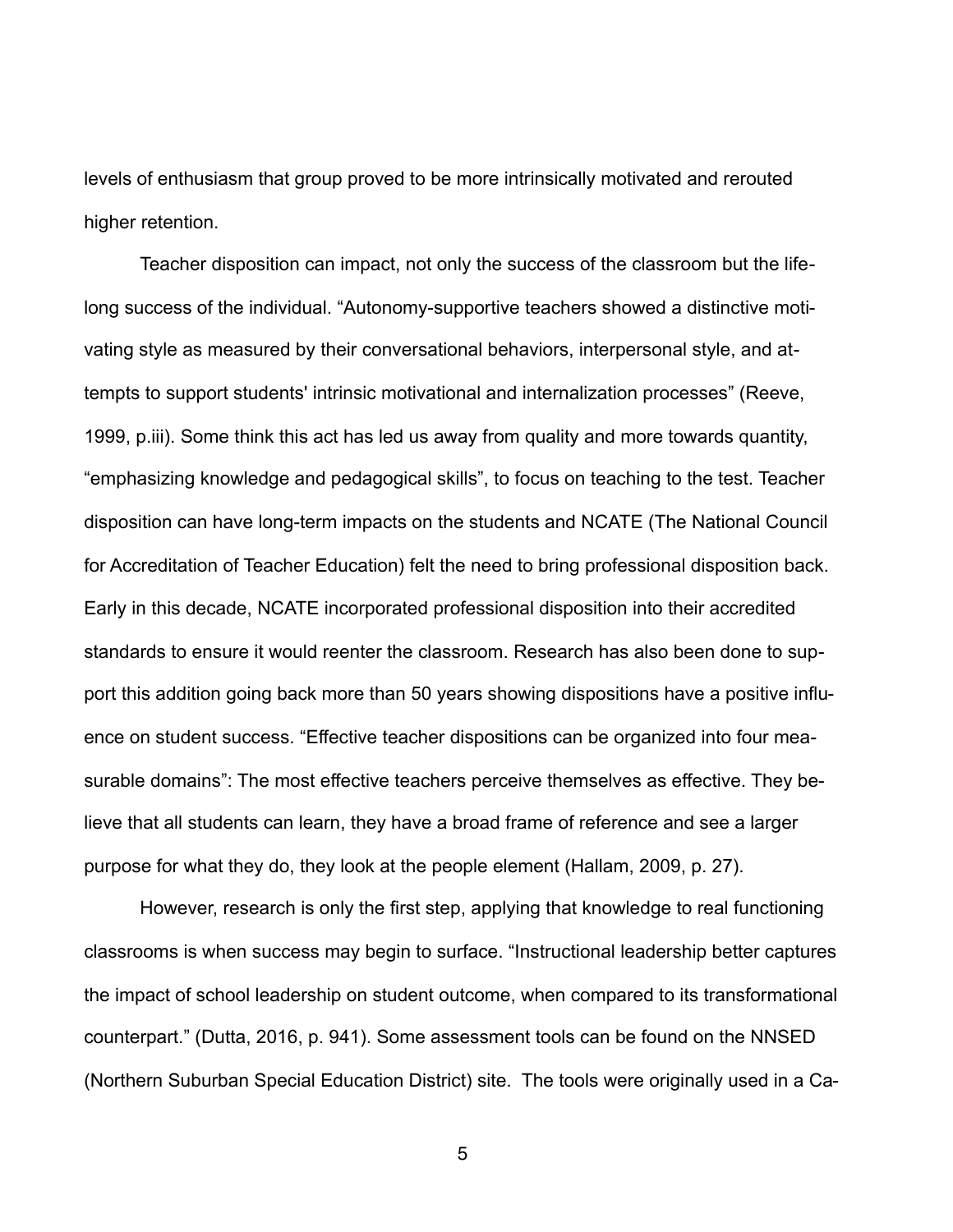reers in Education course to help students identify the best-fit position for them. The assessments "consist of four assignments including a human relations incident in which students describe how they have worked in a teaching or helping environment, a reflection on the students favorite teacher, self-instructional training on the perceptual rubrics complemented with class discussions on the disposition of effective educators, and an in-depth self-reflection that integrates the other assignments and asks students to self-assess their fit for an education career," (Hallam, 2009, p. 27-28).

 Another organization known as LACOE (Los Angeles County Office of Education) has a program called Teacher Expectations and Student Achievement (TESA) that provides in-service training for teachers that teach K-12. This training is a research-based interactive model that allows teachers to practice supportive and motivational skills in a classroom setting. "I appreciated that TESA addressed the affective side of teaching, which is often easy for young teachers to forget about as they worry about content." (Hallam, 2009, p. 28).

 The importance of teacher disposition also comes into play when looking at English Language Learners. "Teachers have to be critically aware of sameness, as well as the differences, of the students in front of them," says Haley (in Hallam, 2009, p.29). A teacher's attitude in the classroom can raise or lower "effective filters" (Hallam, 2009, p. 29). Teachers may need to understand and accept that students will make mistakes, however, it's teacher responses to those mistakes that will determine student motivation to try again. "A student with moderate ability can be inspired to improve by a motivating teacher" (Hallam, 2009, p. 29). Every adult can think of one individual that they would label or identity as their favorite teacher. What did this individual do or say to earn this title? Most likely it was their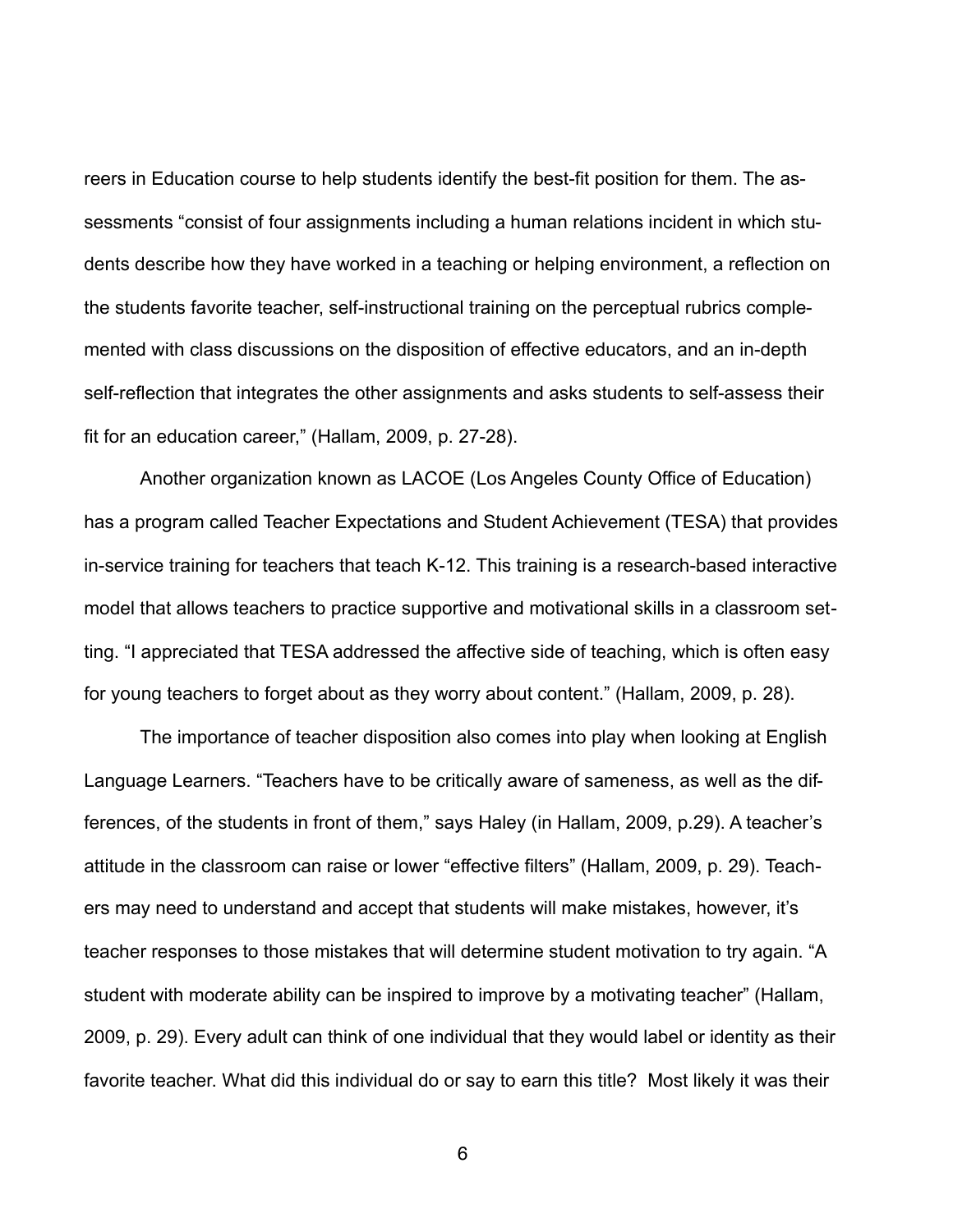disposition. Wasicsko (in Hallam, 2009), has been conducting nationwide research collecting memories about individuals' favorite teachers. "Wasicsko analyzed about 2,500 individuals who reported that favorite teachers cared about them and believed in them. Through a teacher's disposition, teachers can bring out a student's best, whatever that may be. "Those we call our favorite teachers are those teachers who can produce more than a year's worth of change with a year's worth of effort. Not every learner ends up in the same place. But it is our goal to make them feel successful" (Hallam, 2009, p. 27).

 Feedback between student and teacher is best framed as dialogue; therefore, both the teacher and student have important roles to play. This study also focuses on the experiences and interactions needed to support the learning needs as well as the disposition of the teacher needed to create a comfortable and trusting classroom environment. When studying the idea of feedback, seeing the importance of both parties reconceptualizing their roles in the classroom is potentially crucial to student success. Teachers are solely responsible, yet classroom control and maintaining community in the classroom are the result of interactive relationships. Teachers cannot expect the students to passively receive the information that is given. Teachers are expected to foster positive, working relationships with the students and create a mindset that will allow them to be independent. Students, on the other hand, must become responsible for their learning and become comfortable with expressing their own learning needs. Understanding that it is imperative to their improvement and success.

 The concept of feedback has been criticized in the past due to its one-way format, leading to dependency. However, teacher feedback is better seen as dialogue, intended to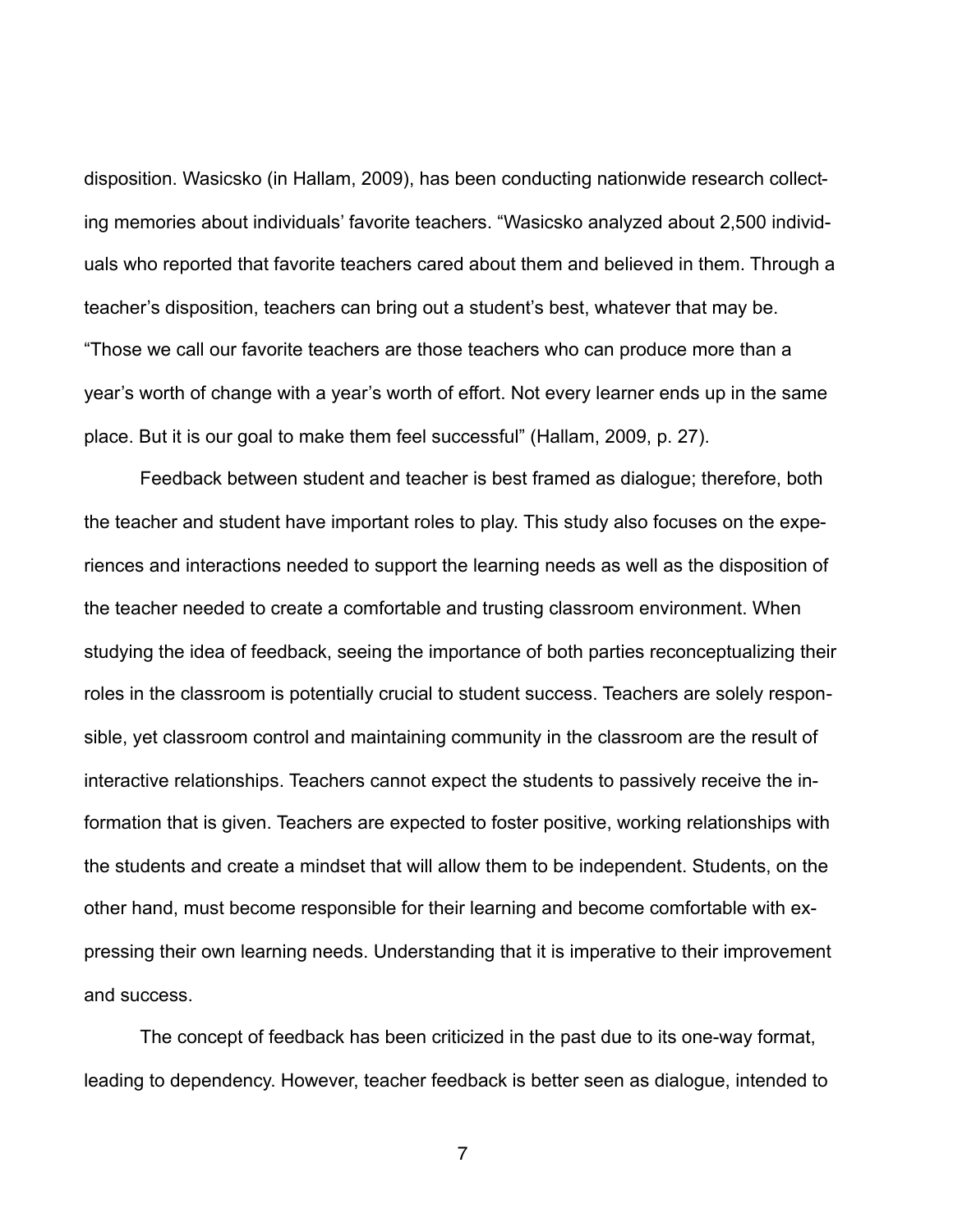be reciprocated by both parties participating. Feedback can be planned or spontaneous and can occur in different forms, for example; comments, grades, marks, oral responses, or non-verbal gestures. One group of teachers viewed feedback as a process controlled by teachers; however, another group placed more emphasis on the students' roles as well (Plank, 2014, p. 99). They were able to see the importance of the students being active participants and generating feedback about their own learning.

 "Not much research has been done about the student's role in the feedback process or how it can be used to modify the teaching that they experience" (Plank, 2014, p. 99). When feedback is framed as dialogue, it is not burdensome and contains detail in the form of prompts or cues. Some students preferred for the teacher to take the lead and direct them with their feedback. However, when directed, the emotional responses range. Although some students can become motivated, many students are also discouraged, or their learning is then inhibited. The culture of the classroom directly impacts the students' willingness to admit that they are confused or are lacking understanding.

` Because of these varied responses to research was aimed to discover a students' understanding of their roles in feedback. How can feedback enhance their learning as well as what influences their willingness to share or conceal their needs? The sample was made up of 14 students from a secondary school for girls in New Zealand. This grade level was selected since by this age they have had experience giving and receiving feedback. The group of 14 was broken into two focus group interviews to promote and explore collaboration (Plank, 2014).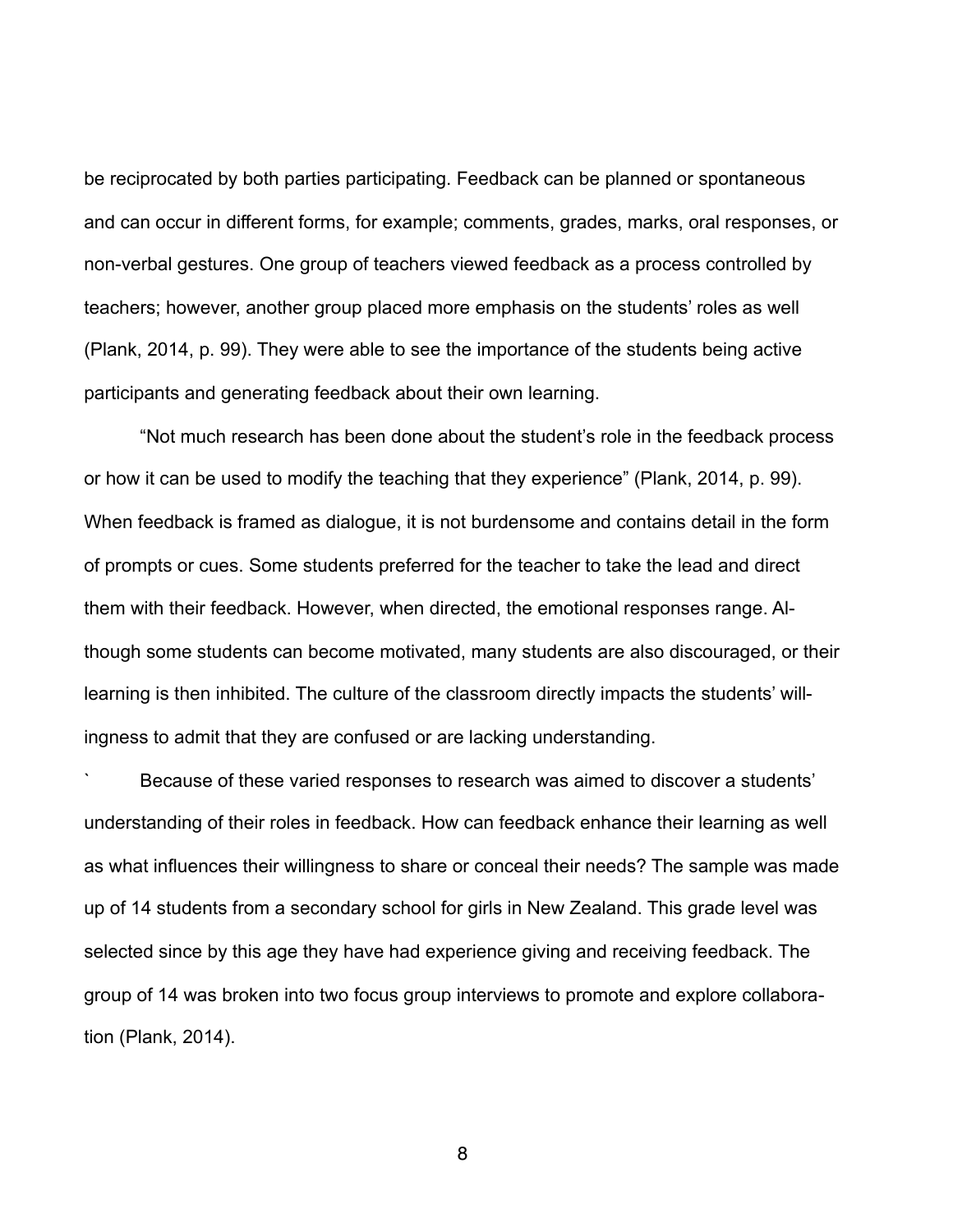Once the data was analyzed, several themes came from the data set once completed; 1) feedback to improve learning and teaching; 2) classroom climate and teacher attributions conducive to the giving of feedback to teachers and classroom climate; and 3) teacher attributions that inhibit the giving of feedback to teachers. Students wanted to give feedback to their teachers for two reasons. First, they realized that if it the teacher's job to support their learning they need to inform the teachers about their misconceptions, and confusion. Signaling to one's teacher that there is not understanding serves as a reference point that allows teachers to help the individual student with their learning goals. This way, the student and teacher, collaboratively, would be able to "map out what you want to achieve" (Plank, 2014, p.102). Second, providing feedback would enable teachers to become more aware of how effective their practices are among their students. Teachers would also be able to better identify if they are meeting the student learning needs. Students also discussed how they felt the need to affirm their teachers when they were comprehending material and their needs were being met. They appreciated informal and frequent checking in on the students. They also appreciated movement. Movement throughout the classroom allowed for individual dialogue without feelings being singled out. Although students felt this feedback to the teachers was important, they were also conscious of how it was delivered. The students felt the need to be sensitive towards their teacher's feelings to avoid harming the teacher-student relationship. Students, therefore, resisted telling the complete truth or being overly critical. The teachers who allowed unsolicited feedback from students were more receptive to feedback and created an overall more positive classroom environment. Students used words such as "comfortable, relaxed, and care-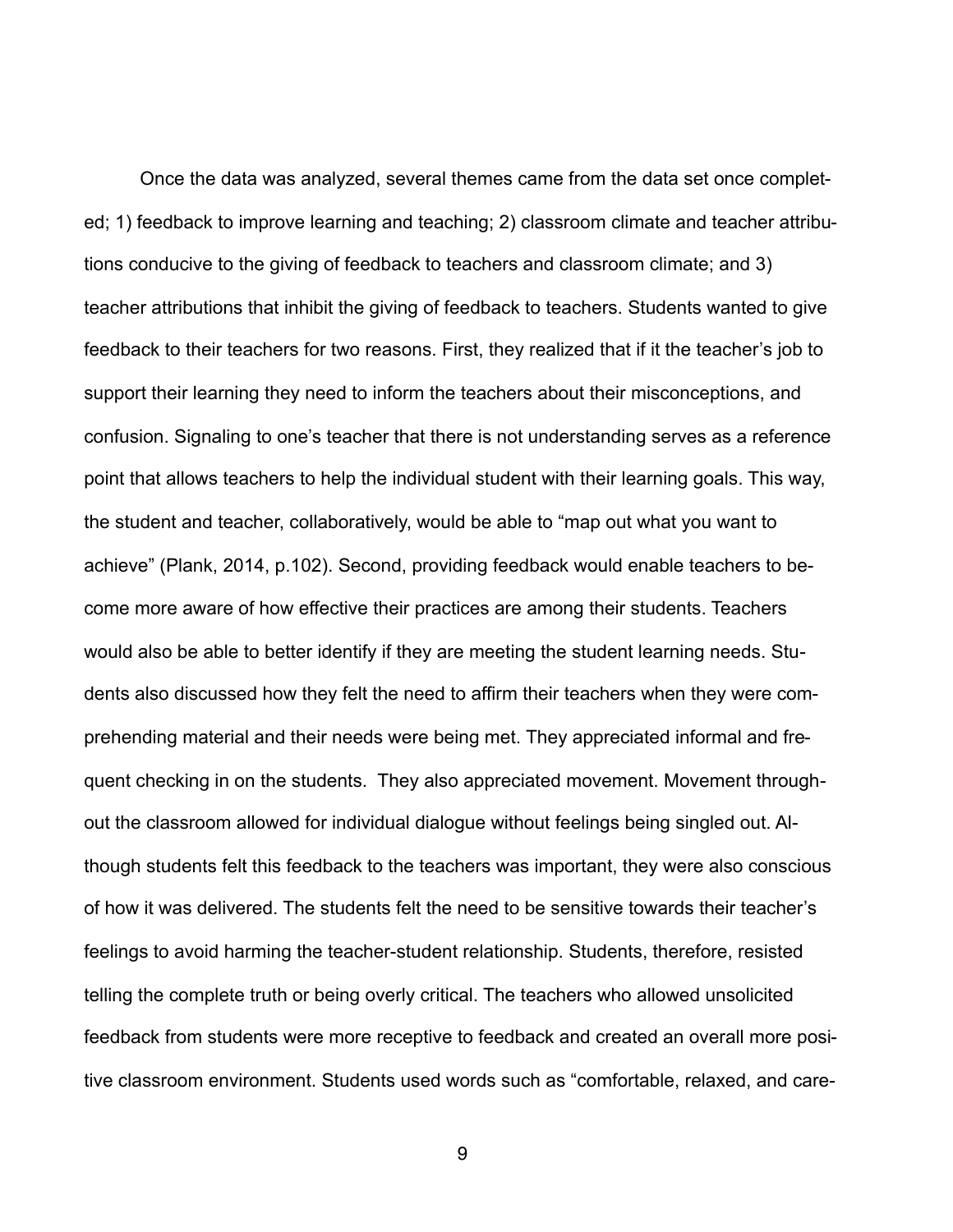free" to describe positive teacher role models. "Teachers reactions to students' feedback were critical to students' confidence, responsiveness, and willingness to disclose further learning needs" (Plank, 2014, p.103).

#### **Teacher to Student Care and Empathy**

 A teacher's impact on a student is not dependent on their socio-economic status. An example of two students is given at the beginning of the article painting a scene for one student who is well dressed, well prepared, and supported by her parents (Harme & Pianta, 2001). The other student is lacking some school supplies and is not as clean cut as his peer. Immediately, he tells himself that he does not belong, and begins adopting the lies his parent have told him about his intellect, as truth. This scenario happens more often than it should, and the disposition of the teacher towards these students that has the potential to build a positive reality.

 Unfortunately, socioeconomic status does influence student academic success in school, which students get more academic focus, and which students are "too difficult". However, dedicated teachers, with the right dispositions, can be the key to reaching students who do not come from wealthy or privileged homes. Harme and Pianta (2001) found that students with significant behavior problems in their early years are less likely to have problems later in school if their teachers are sensitive to their needs and provide frequent, consistent and positive feedback. Student perceptions of caring on the part of their teachers are substantially associated with the students' affective learning and their perceptions of their cognitive learning (Teven,1997, p. 3). Harm and Pianta (2001) studied 179 students from kindergarten to eighth grade. Even after evaluating gender, ethnicity, cognitive ability,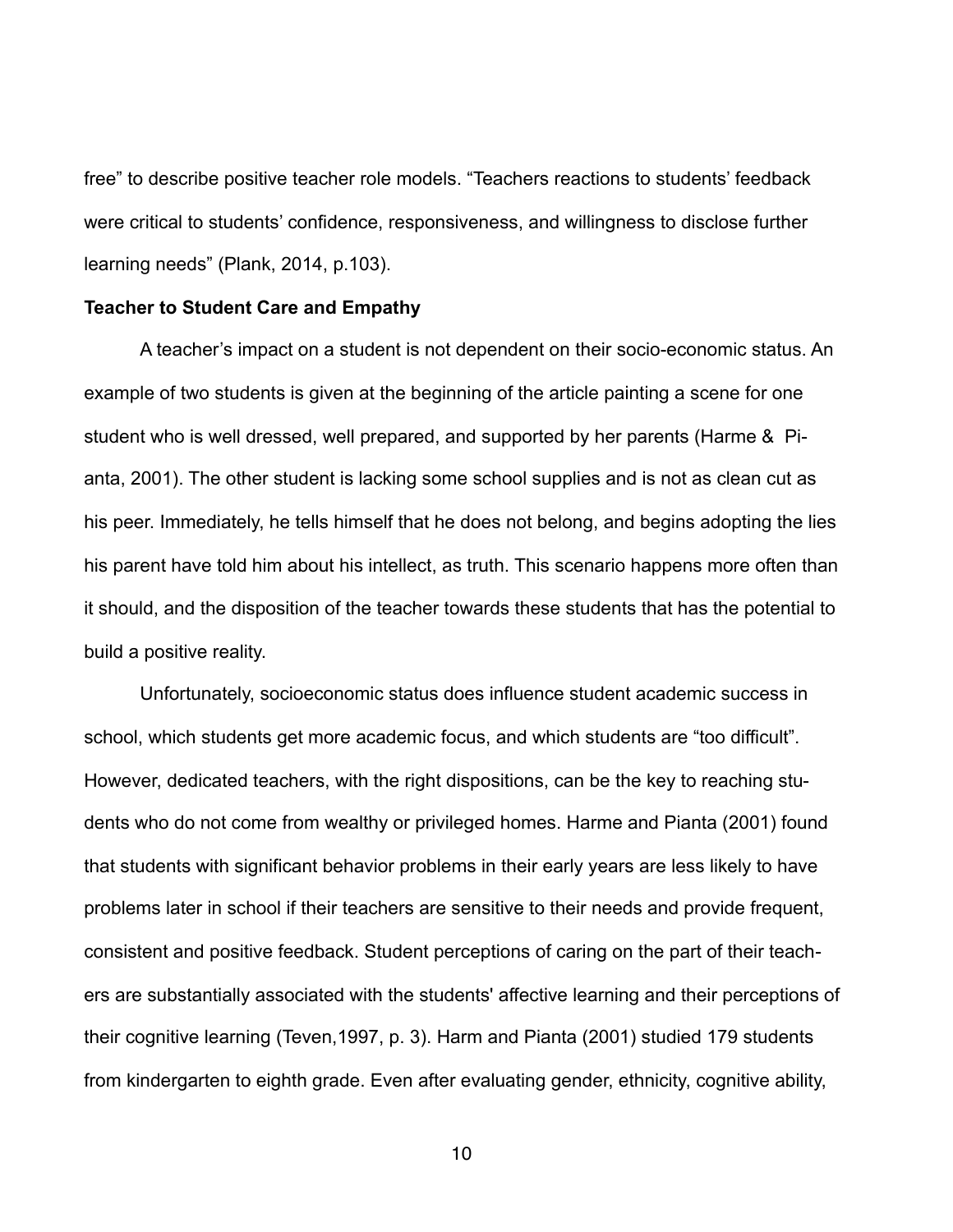and behavior ratings, the intimate student-teacher relationship was most predictive of overall school success. "Teacher involvement is central to children's experiences in the classroom and teacher provision can predict children's motivation across the school year" (Skinner, 1993, p. 572).

 Likewise, Davies and Brember's (1999) study found that feelings of being unworthy or worthless contributed to math and reading performance forming their self-image while receiving feedback from others. Laugh and Hoare (2004) linked academic performance and self-esteem in their study by giving the students counseling and support to assist in career and educational decisions. Upon completion, all students involved saw an increase in academic performance.

 Teachers may be better equipped to set high self-esteem levels in children at a young age by becoming more aware of chronological junctions in brain development that can impact emotional development. A teacher is the most important element when guiding a student towards or away from success, at a time when developmentally they need and rely on teachers the most. Although teachers are expected to teach their subject well to their students, they first need to be willing to foster student relationships.

 A case study in Saskatchewan, Canada among a group of high school students, was created to determine what it was about a teacher that caused the students to thrive, grow, and enjoy creating a desire to return to school each day. The students came from six different socioeconomic and cultural areas and were part of focus group interviews. The student responses did point to several different ideas. However, the most prominent was "teacher relational instincts and capacities" (Stelmach, 2017, p. 1). Of these capacities, there were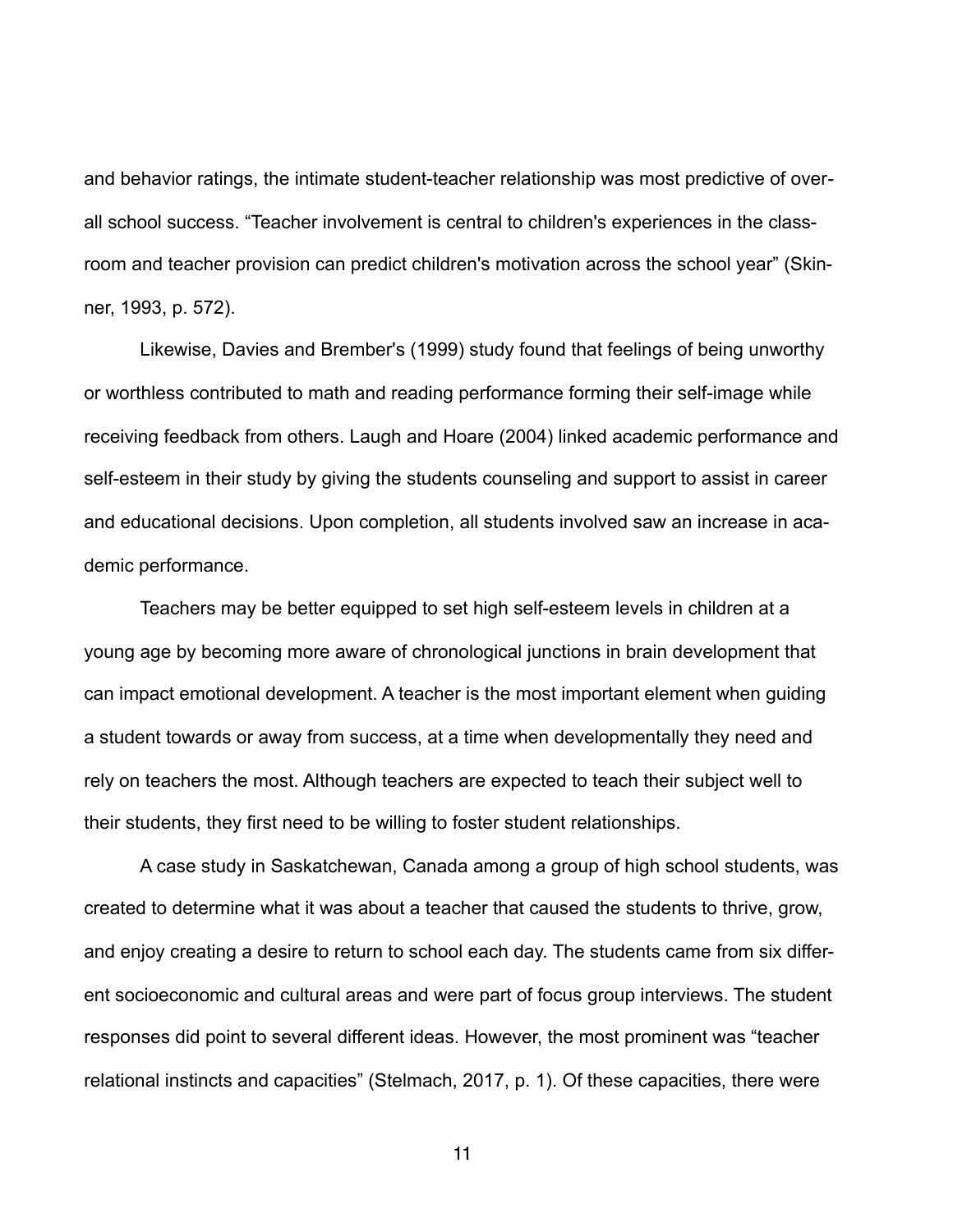three main capacities that the students seemed to lean towards; "empathetic responsiveness to the student as a whole being, the degree to which teacher disposition influenced the relational dynamic with students, and teacher's responsiveness to the full context of the student's life (regardless of culture)" (Stelmach, 2017, p. 1). The study concluded that "teaching attributes of being relational, responsible, and understanding of contextually as influential in fostering engaged learning environments a group of students" (Stelmach, 2017, p. 13).

#### **Factors of Teacher Enthusiasm**

 "Although teacher enthusiasm is a relevant variable in the teaching context, a clear definition is still lacking. Research on teacher enthusiasm is characterized by ambiguous conceptualizations of enthusiasm as either an effective characteristic of teachers or behaviors of expressiveness." (Keller, 2014, p. 29). Students, regardless of age, can perceive and determine a teacher's level of enthusiasm and feed directly off that alone (Keller, 2014, p. 29). If the teacher lacks the excitement or enjoyment of the topic, it will reflect on the students as well, making it crucial for teachers to align their attitudes and levels of enthusiasm with those desired from their students.

 In the book *Choice Words* by Johnston (2012), he opens by discussing the interaction between a mother and baby. Although the baby may be too young to form words, the mother views her child as a conversation partner. She listens for the sounds and noises her child makes and then determines the possibilities of his/her intentions. This notion is also what teachers could do with their students. When a classroom center gets out of hand or a student is confused about a certain strategy, teachers should view this as an opportunity to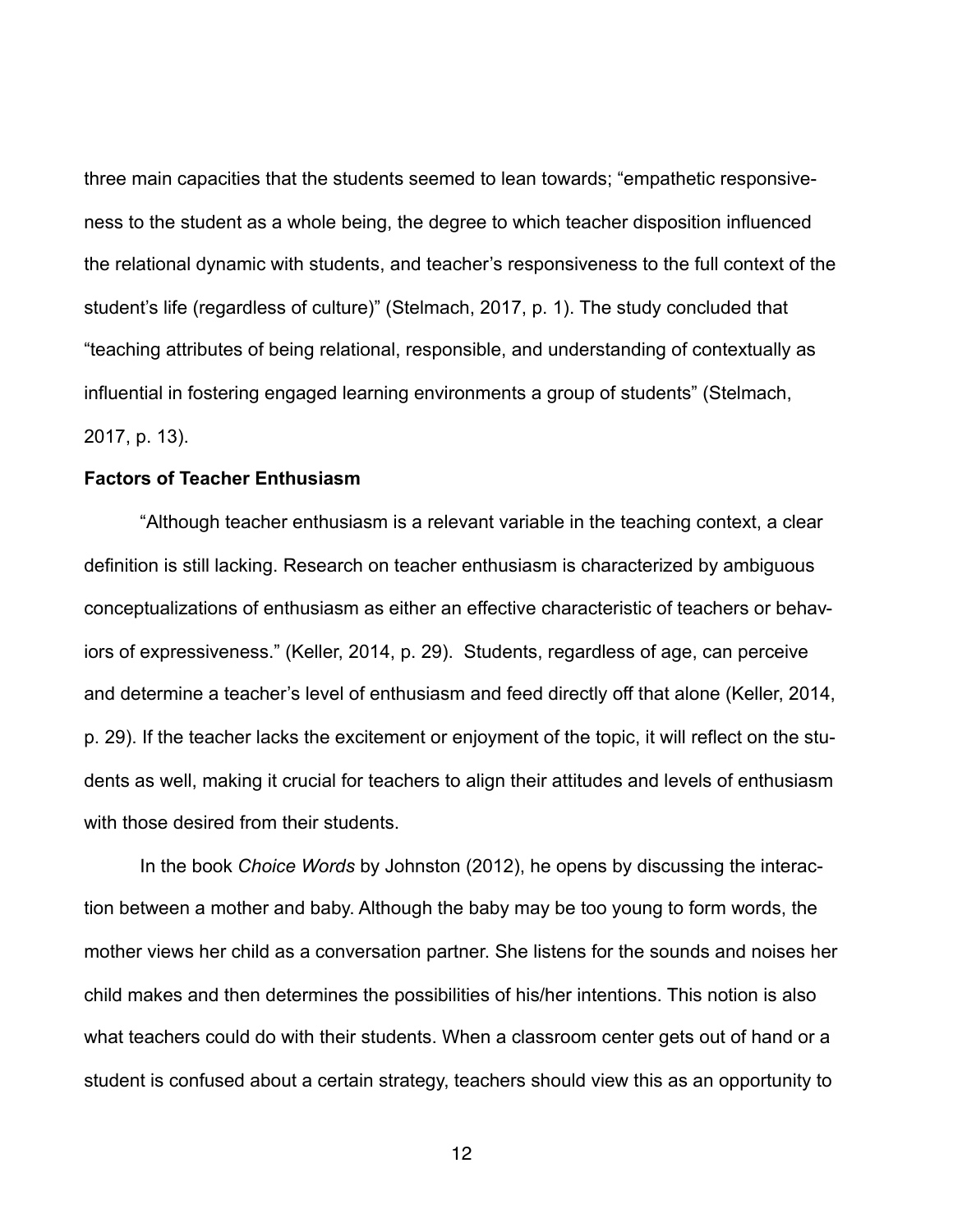adapt their skills to meet the needs of the classroom. The varying student responses that one might have will directly impact the responses that are elicited as well as show the perceived relationships of the speaker and students.

 Johnston (2004) next discusses the power of recognition. Teachers have the responsibility to recognize when a student is moving toward, or coming to, an area of confusion. The more that the educator fosters the student's ability to recognize and identify, the less the teacher needs to be the one to identify what focus is important. Teachers also assist students in creating their identity. Using encouraging ideas and positive reinforcement for desired behavior will help in molding these identities. However, often students will see these words as empty. A positive, uplifting, and empowering classroom environment can build rapport with students to solidify the teacher's impact. Normalizing potential failure could also allow students to be successful, encouraging students to discuss disappointments, what went wrong, and how it can be improved for the next time. "If children are not making errors, they are not putting themselves in learning situations." (Johnston, 2012, p. 32).

 Wood's study (1988) focused on the cognitive and affective mechanisms underlying the influences of teacher positivity and enthusiasm. To test this, researchers focused on three models: motivation, attention, and memory encoding. Researchers conducted this study on beginning psychology students in a recorded university lecture hall. Each of the students were randomly assigned to one of the four treatment conditions: low enthusiasm, high enthusiasm/ strategic, high enthusiasm/random, and high enthusiasm/uniform.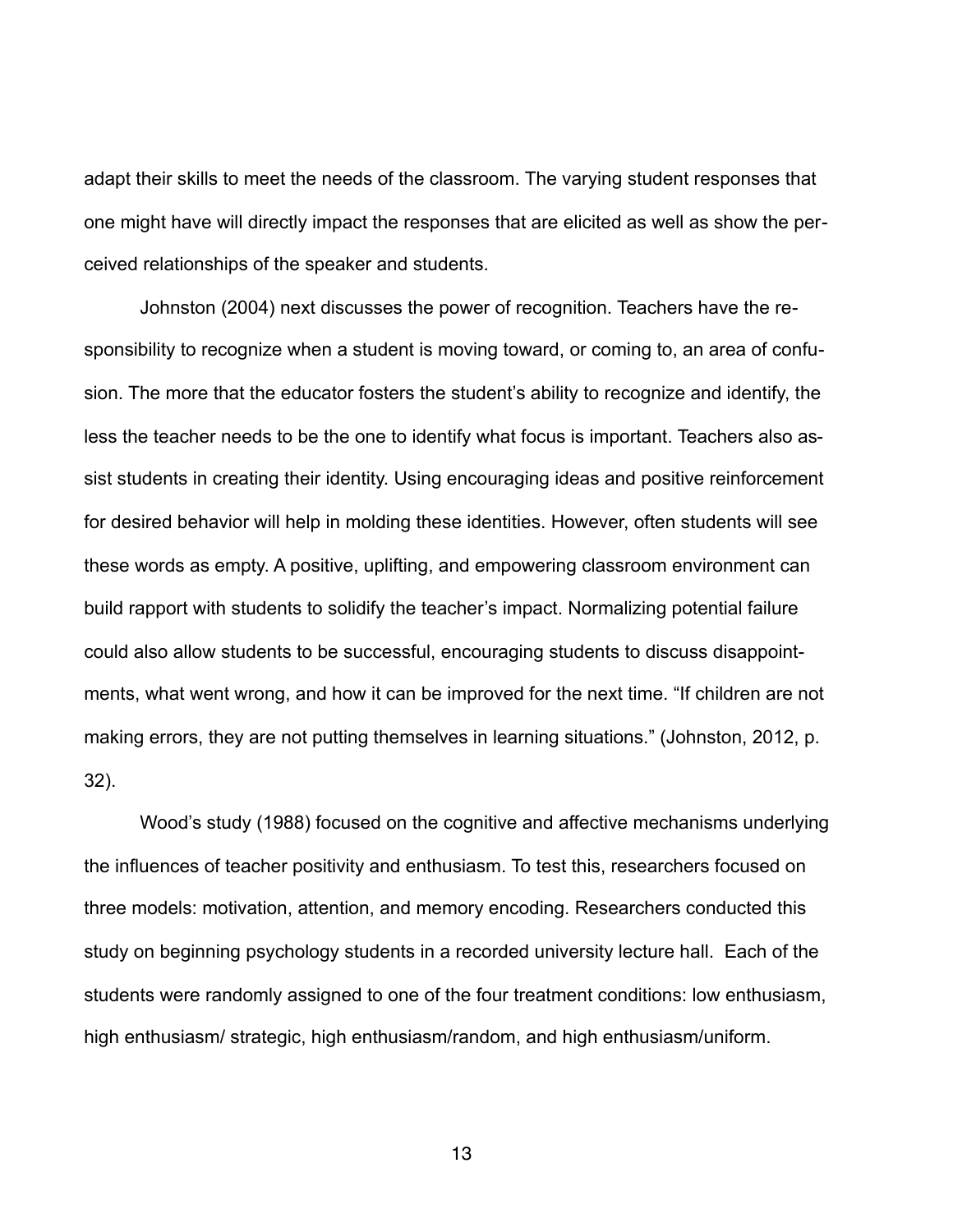The low enthusiasm condition contained little to no enthusiastic teaching behaviors; whereas, the high enthusiasm/strategic condition contained high enthusiasm teaching behaviors focused on the topic structure of the lecture. The high enthusiasm/random condition also included many enthusiastic teaching behaviors however they did not always coincide with the lecture topic. The final condition, high enthusiasm/uniform, included frequent enthusiastic teaching behaviors, but they all remained constant throughout the lesson.

The motivation model predicted that "the student learning and motivation for further learning would be higher in all three high enthusiastic conditions than in the low enthusiastic condition" (Wood, 1988, p. 109), and the attention model predicted that "students' learning, attention, and on-task behaviors would be higher in the three high enthusiasm conditions than in the low enthusiasm condition" as well. The memory model predicted that "student learning and memory encoding and topic representation would be higher in the high enthusiasm/strategic condition than in the other three." (Wood, 1988, p. iv).

 Unfortunately, the salary of the professional impacts their motivation as well. "The results of the research show that the level of teacher's income has an impact on student's achievements. Confirming the fact that the teaching profession is more popular as incomes increase and therefore attracts more motivated and skilled individuals" (Lukas, 2014). Researchers have identified connections between teacher enthusiasm and positive student achievement, test performance, recall, on-task behavior, attitudes toward learning, intrinsic motivation toward the subject matter, feelings of vitality, and ratings of teacher effectiveness" (Mitchell, 2013, p. 22).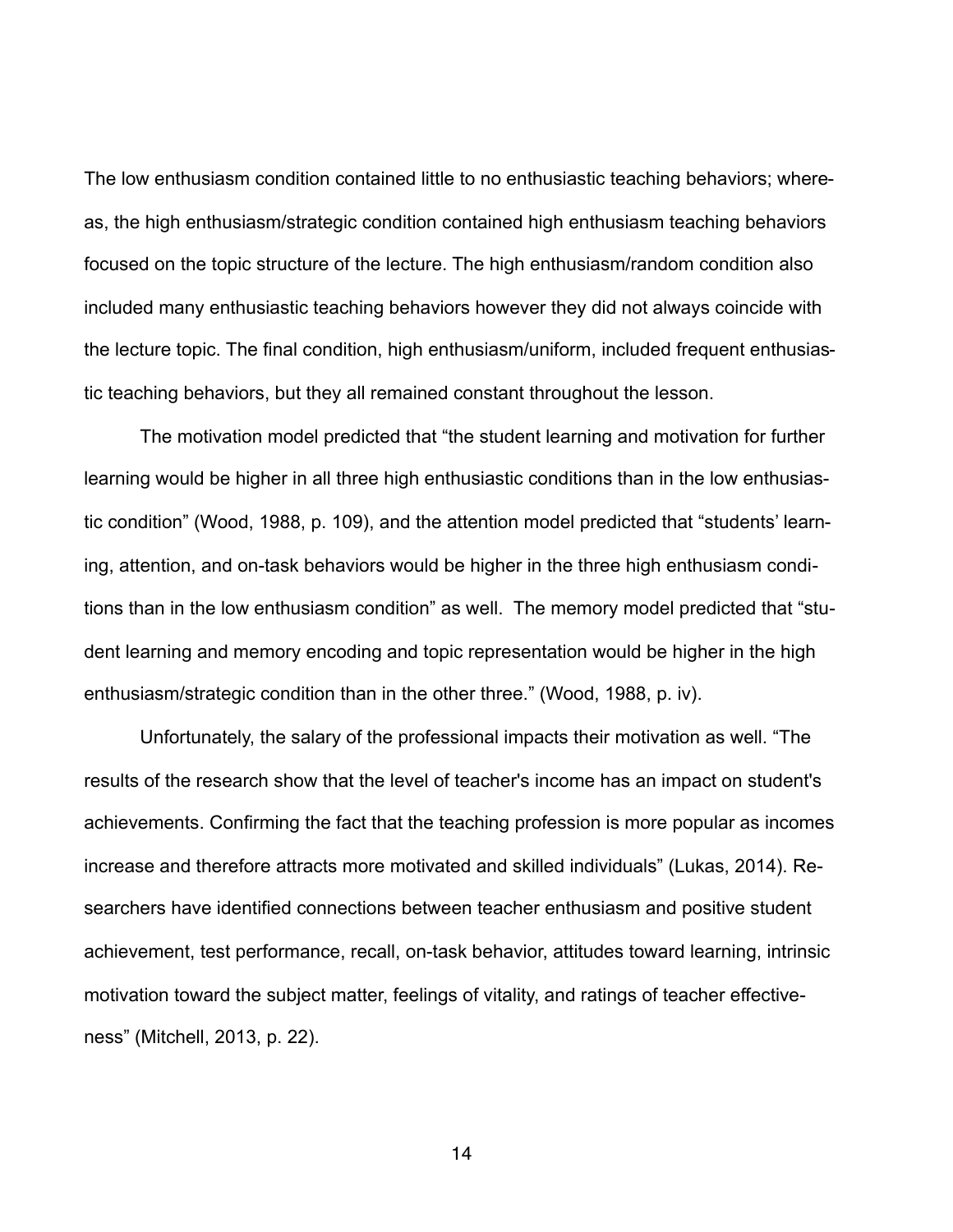Statistical analysis, done using a Multivariate Analysis of Variance (MANOVA), suggested that teacher enthusiasm has a significant effect on student motivation, attention, and memory encoding (Mitchell, 2013). The memory model that calculated student learning was the most effective model used. The memory model also confirmed, "student learning, was significantly facilitated only when teacher enthusiasm was used strategically to emphasize important points in the lecture" (Wood, 1988, p. iv). Also, text memory was the only variable that was able to be mediated between student learning and teacher enthusiasm. To have a significant impact on student learning, teaching strategies should be enthusiastic, strategic, and in alignment with the topic of a teacher's lesson or lecture. In conclusion, the Wood study showed that you cannot guarantee learning and success simply from teacher enthusiasm.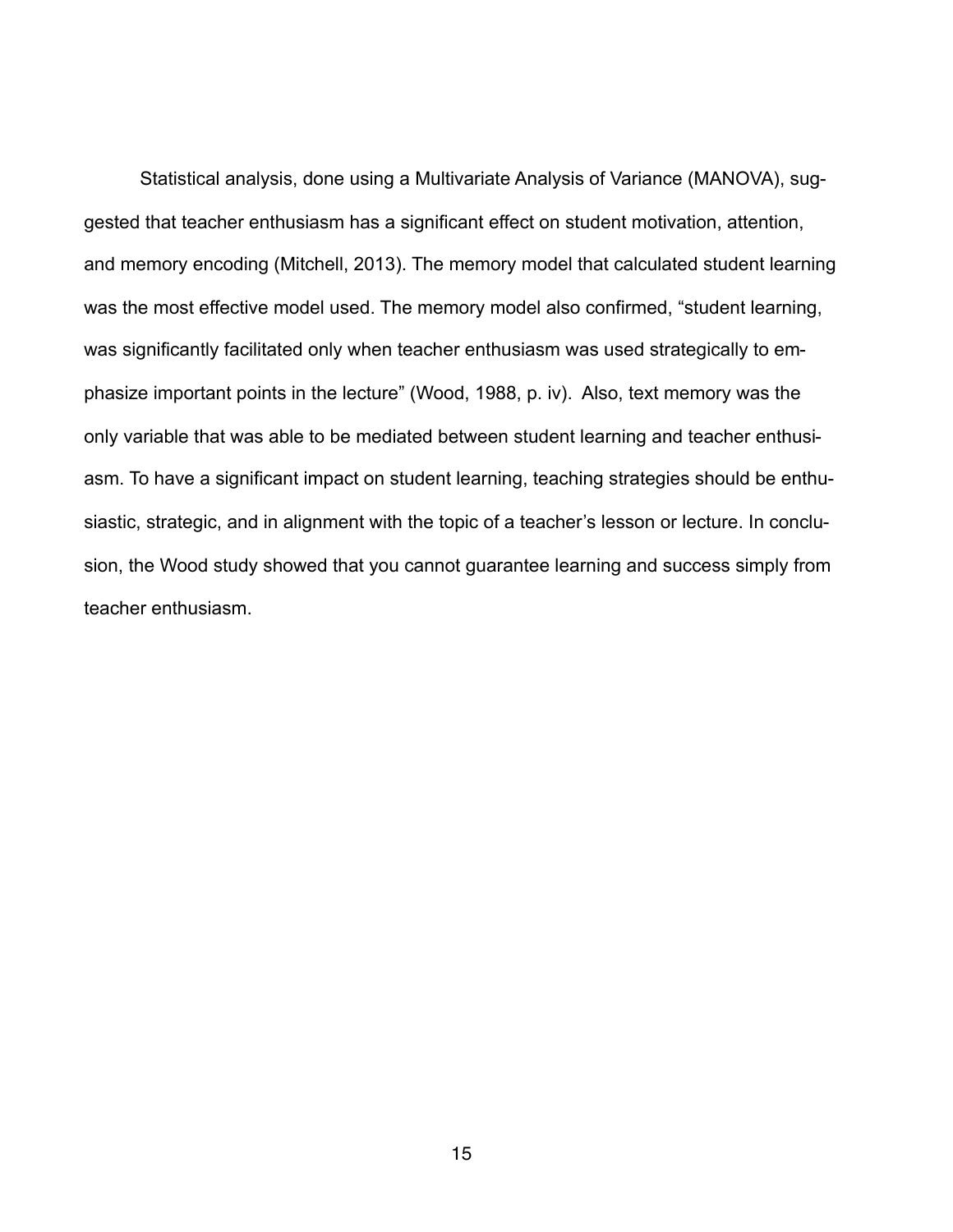#### **CHAPTER THREE: METHODOLOGY**

#### **Statement of Problem**

The focus of this research was to determine ow the delivery of an interview question impacted the length of a student's response. This research was conducted by observing student's responses to an interest inventory to determine how student response was influenced by teacher disposition. Existing research has proven that teacher disposition and interest towards students will not only impact student self-esteem and confidence, but student motivation and willingness to contribute. (Plank, 2014, p. 103).

#### **Participants**

The sample was selected from a group of 17 elementary-aged students, enrolled in a summer reading clinic at a university in Florida. Given the timeline and available resources for this honors research, a large enough sample size was unable to be procured. Therefore, sufficient data was not collected about each participant to eliminate certain variables. To confirm a correlation, one would need to have a larger sample size as well as a longer period to observe the participants. However, the documented experience of recording and transcribing interaction allowed the researcher to analyze qualitative transcripts to reach a conclusion.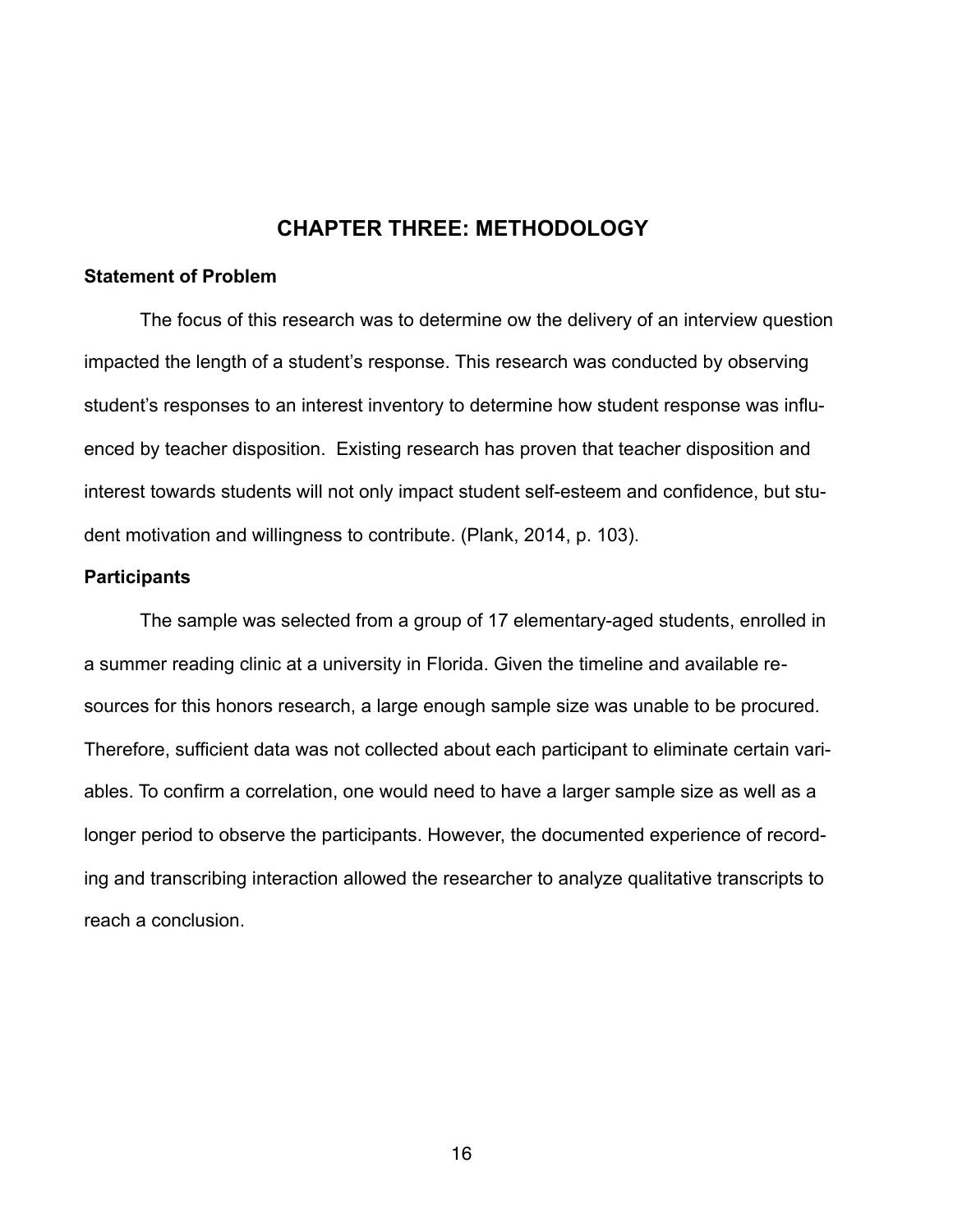|            | Age          | <b>Rising Grade</b> | Gender |
|------------|--------------|---------------------|--------|
| Student 1  | $12^{\circ}$ | 6                   | F      |
| Student 2  | 10           | 5                   | M      |
| Student 3  | 10           | 4                   | M      |
| Student 4  | 2            | 5                   | M      |
| Student 5  | 2            | 4                   | F      |
| Student 6  | 8            | э                   | F      |
| Student 7  | a.           | э                   | M      |
| Student &  | y.           | ä                   | e      |
| Student 9  | 7            | 2                   | Е      |
| Student 10 | 6            | 2                   | F      |
| Student 11 | 6            | 2                   | F      |
| Student 12 | 6            | 1                   | M      |
| Student 13 | 6            | 1                   | F      |
| Student 14 | G.           | 4                   | r      |
| Student 15 | 5.           | ĸ                   | F      |
| Student 16 | s.           | ĸ                   | M      |
| Student 17 | 5.           | ĸ                   | M      |

Table 1: Participant Demographics

Table 1 provides the basic demographics of participants: age, rising grade, and gender. Students' grade and age as of summer transition into a new school year are shown before.

#### **Procedure**

This cross-sectional, qualitative study involved 17 elementary aged students enrolled in a summer reading clinic. Each student was interviewed by the researcher using six questions found on the Informational Text Interest Inventory (DeVries, 2015, p. 465). Question One (What is your favorite subject in school?) and Four (What do you want to be when you grow up?) were asked in an interested tone, Question Two (What subject that is not offered in school do you wish you could study?) and Five (What is your favorite book?) were asked neutrally, and Question Three (On Saturday what is your favorite thing to do?) and Six (If you could hop on a magic carpet, where in the world would you like to go?) were asked in an uninterested tone. The three dispositions were exhibited in the same order for all students. If a student provided a minimal response to a question that was asked, they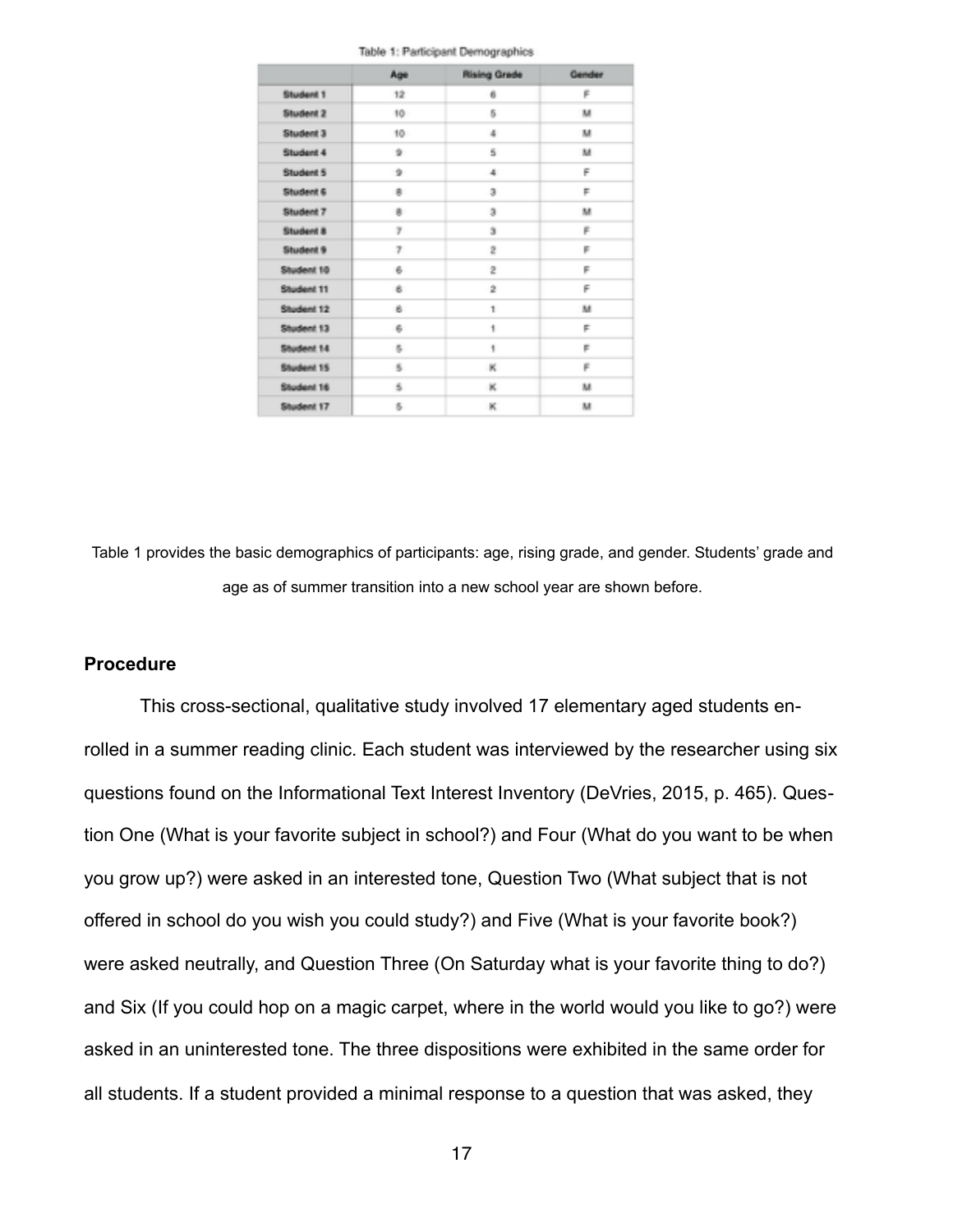were not additionally probed or prompted. The researcher moved to the next question. The interested tone consisted of consistent eye contact, a smile, and a higher pitch in the voice. The neutral tone had no facial expression and the question was read in a robotic tone, however, eye contact was still present. The uninterested tone consisted of no eye contact and a low tone of voice, the question ended in a scowling look elsewhere by the researcher. All student responses were audio recorded and transcribed. The data collected and analyzed included the number of words spoken within the response for each question asked. The amount of time that the student spoke was not utilized as a variable because it contained too many external variables. Once the student completed answering all six questions, they were instructed to return to their seat. No sustained relationship was continued with any of the students and the researcher following the interview.

 Consent was obtained from parents or legal guardians using form HRP-502b. The parents or legal guardians were given two weeks to complete the consent form. No anticipated process was needed to ensure ongoing consent. All the mentioned research procedures were approved by the Institutional Review Board (IRB) (see Appendix A).

#### **Instrument**

The DeVries (2015) Interest Inventory for Informational Text (see Appendix B) was used in this study because it provided a selection of age-appropriate questions that were easily understood by students. This recent Reading Interest Inventory (DeVries, 2015) is a vetted, published assessment intended to be used for academic purposes. Although children under the age of seven are less likely to be able to read independently, even younger students may likely be able to identify a book that they enjoy. The inventory also allowed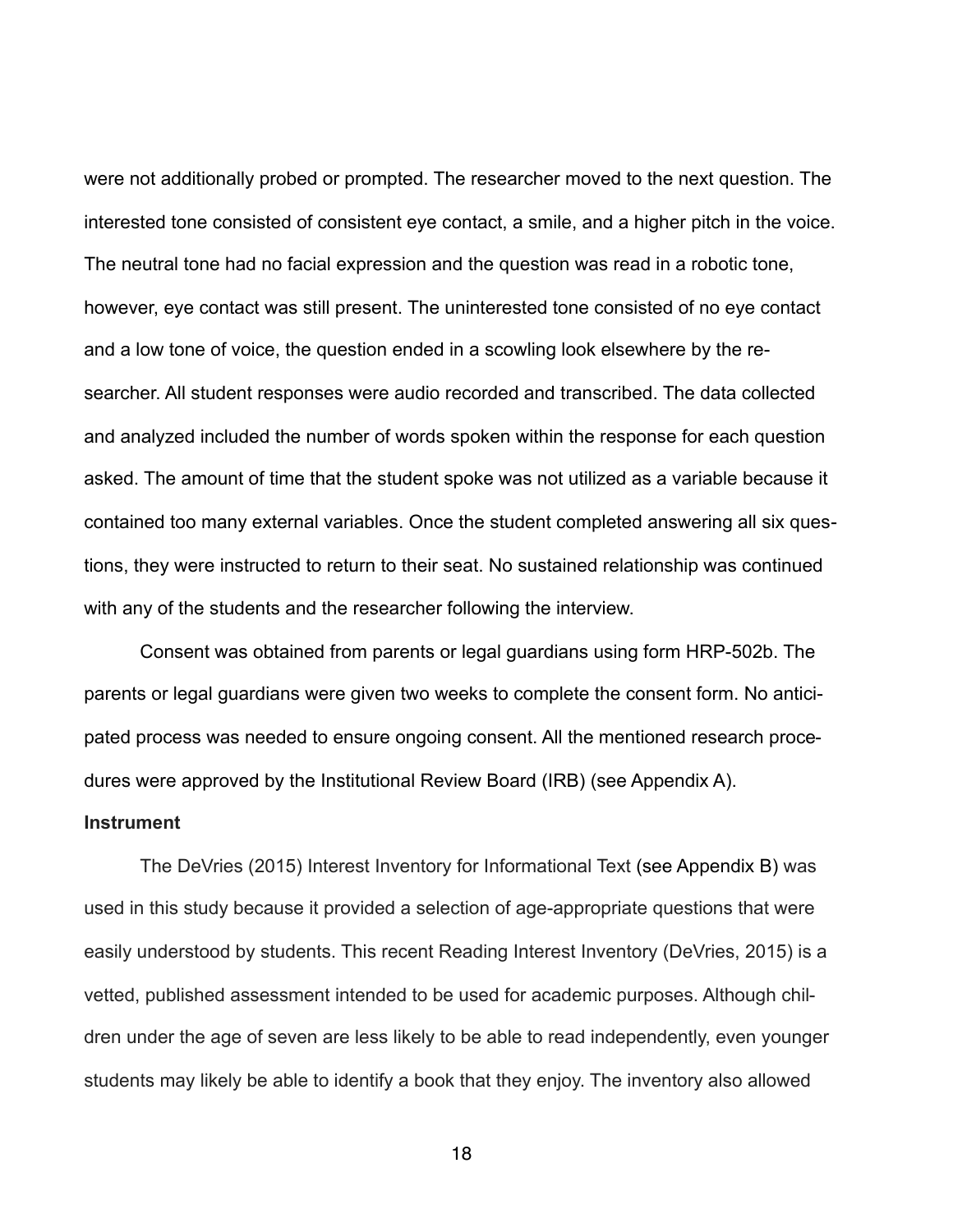room for other responses or questions involving the personal interests of the participants rather than only focusing on academic topics. The Interest Inventory for Informational Text (DeVries, 2015) was used without modification in order to maintain the original intent, reliability, and validity of the instrument. One modification was made by the researcher. That is, the question relating to sports, for example, was omitted in the study because it did not appear to universally apply to the convenient sample involved in this study.

#### **Setting**

 This study took place at a Summer Reading Clinic at a regional campus of a university in Florida. This three-week clinic was held during the summer to service area children as well as service learning, field experience linked to a language arts methods class, LAE 3414. The researcher set up a desk and two chairs outside of the clinic facility and individually interviewed each of the 17 students. The interview questions that were selected from the survey were displayed on a laptop for the researcher to follow. The entirety of each interview was recorded on a cellular device. Once the interview was complete, the student returned inside the room with the rest of their peers enrolled in the clinic.

#### **Statistical Methodology**

 Once the auditory transcripts were completed, basic descriptive statistics were calculated by identifying the number of words spoken by each participant per question (see Table 1). The mean was selected because the study is looking for the averages. Given the unique findings related to each student and the factors they bring to the various dispositions displayed by teachers, the researcher decided to include the mean or the average.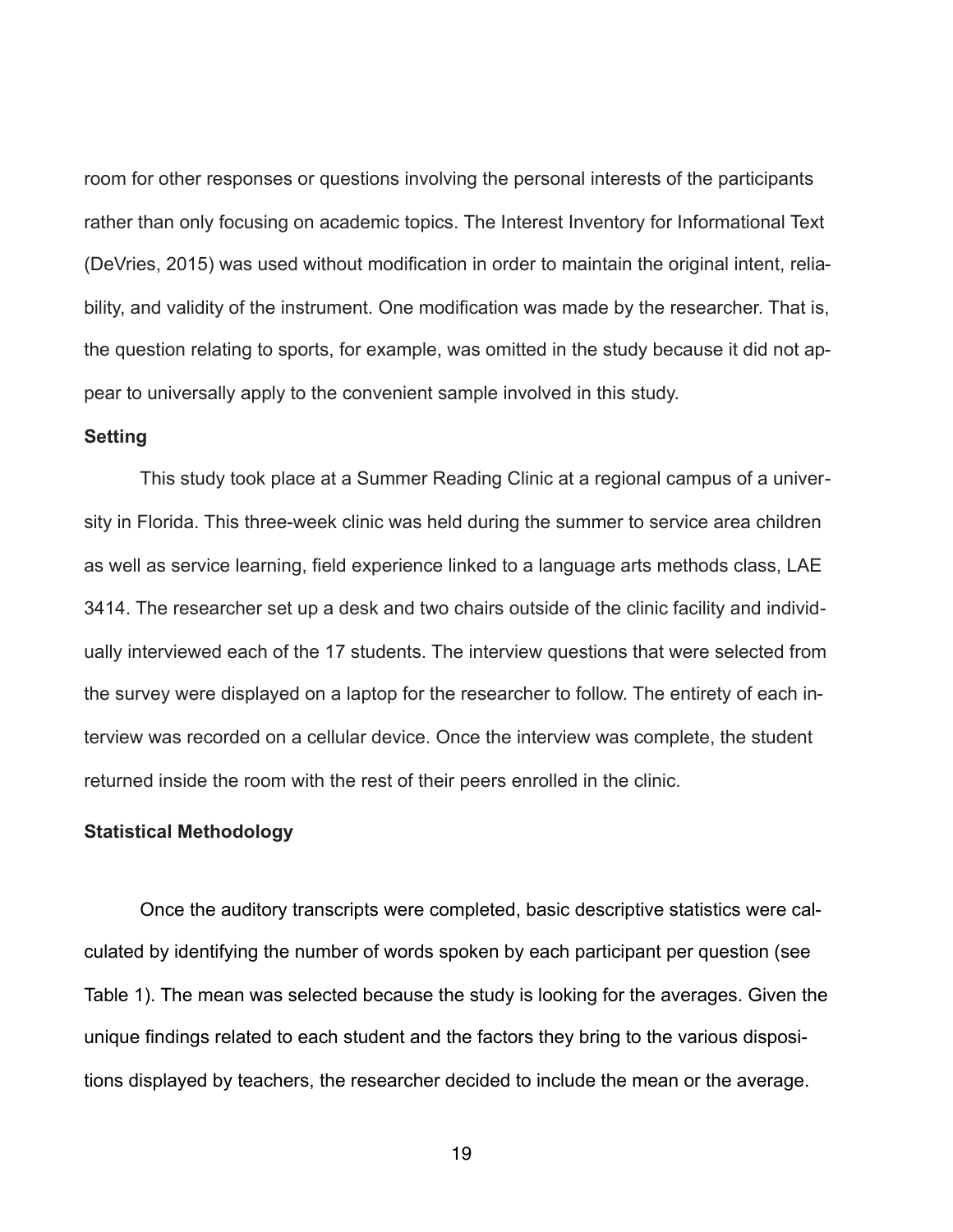Given the age, developmental level, gender, and perhaps personality factors, the researcher decided to examine each word count from the interview sessions. The researcher began this study by considering a more quantitative stance, but realized that a qualitative stance might produce richer findings. Therefore, this study provided word counts and excerpts from transcriptions.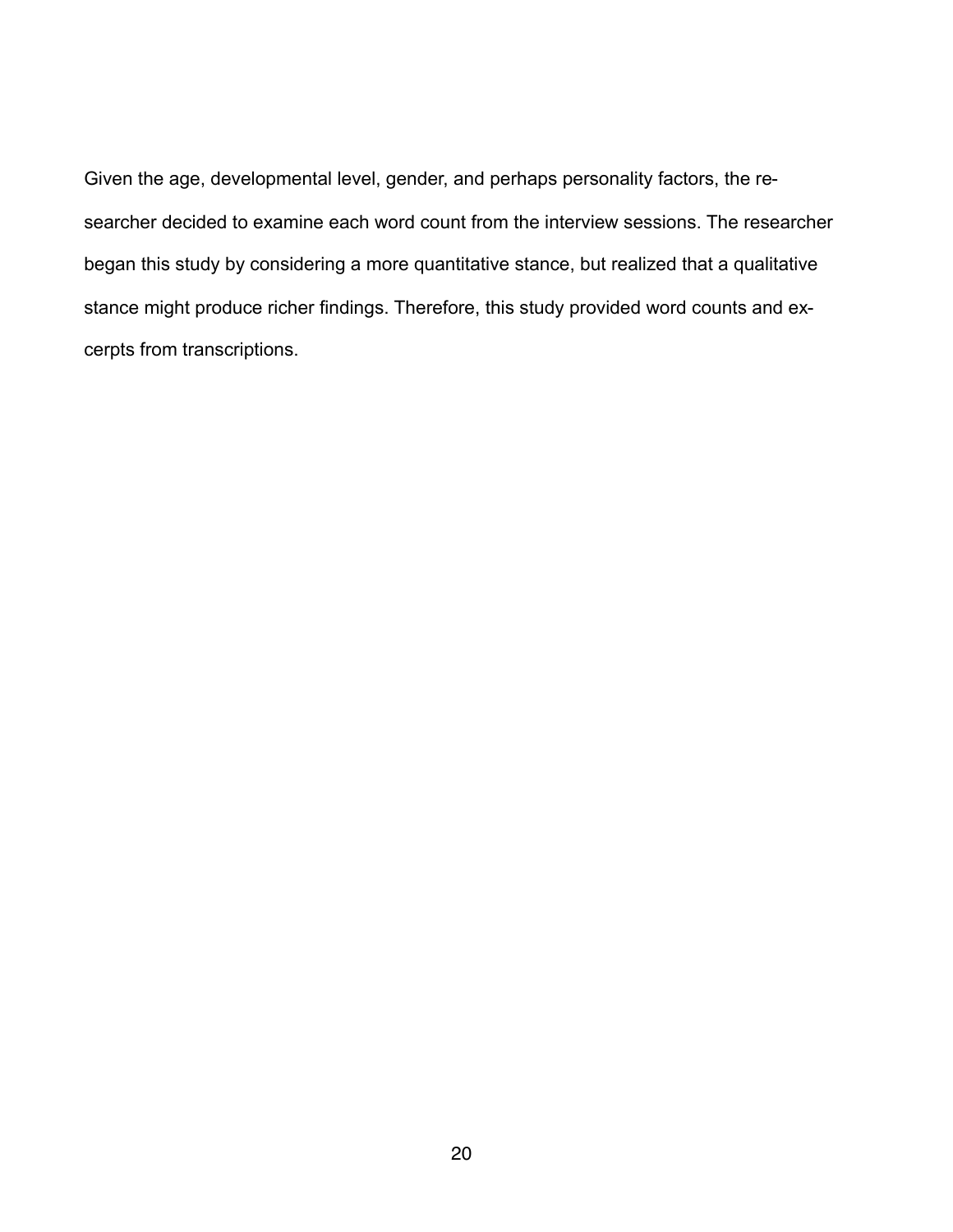#### **CHAPTER FOUR: RESULTS**

 The creation of a vulnerable and conformable environment is likely crucial for students, so they can share their needs and in return have them met. However, what the teacher is doing to form this classroom environment and how it is being received by the student is important. The study sample consisted of 17 elementary students from grades Kindergarten to sixth. Question Three (On Saturday what is your favorite thing to do?), which was asked in the neutral tone scored the highest in regard to the number of words spoken. Followed by Question Four (What do you want to be when you grow up?), which was asked in an interested tone. The remainder of the scores averaged approximately the same number of words. as evidenced in Table Two (see page 21). The interested tone scored second highest, but this difference was not statistically significant. Question Three (On Saturday, what is your favorite thing to do?), four (What do you want to be when you grow up?), and Six (If you could hop on a magic carpet, where in the world would you go?) all had the largest amount of words spoken. Of these, Question Three (On Saturday, what is your favorite thing to do?) is the only question that elicited above five words on average. This means that while students to respond better to an interested tone, the significance is seen more greatly with the absence of interest. The least difference in word count occurred in Question Two (What subject is not offered in school, do you wish you could study?) and Question Five (What is your favorite book?), with a minor change in the mean.

 A similar study (Mader, 1982) conducted in a small mid-western college town also yielded similar results. "The study investigated the difference between "warm" versus "reserved" interviewing styles on the significance of quantity and quality. The study showed no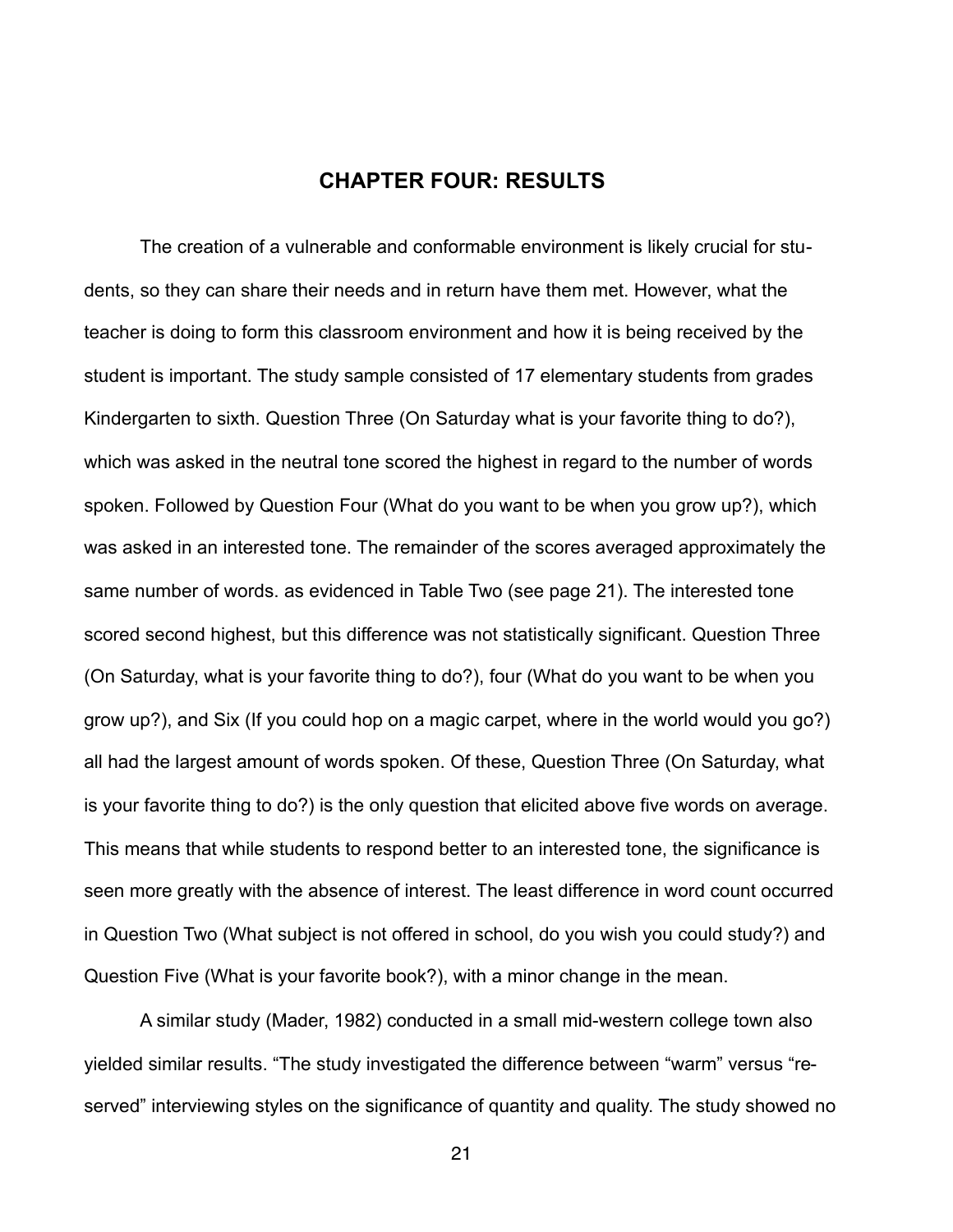significant differences for any of these variables on the dependent measures of self-disclosure, amount of speech, problem admissions, listing of reinforcers, and rated liking of the interview. The findings suggest that the establishment of a warm, supporting relationship may not be necessary for a short clinical child interview for obtaining a certain level of quality and quantity of information" (Mader, 1982, p. 5).

 This research shows the importance of the students as individuals. Although developing rapport in the classroom is key to achieving success as well as a positive classroom environment, gaps will remain unless the individual student is addressed. Tailoring curriculum and teaching style to each student's needs is imperative to achieve success. It is important to understand the learning styles of your students as well. Some may need more direct, hands-on approach, while others may need a tangible text to follow along with. Taking your student's body language into consideration can be a visual indicator as well. This research focused primarily on the disposition of the researcher rather than the student's perception of the researcher. Analyzing the facial expression, tone, voice volume, eye contact, and body language of the students was not documented. Those factors can be observed by the teacher to then alter their approach in order to be better received by the student.

In Table 2, the results of the number of words spoken per student is displayed.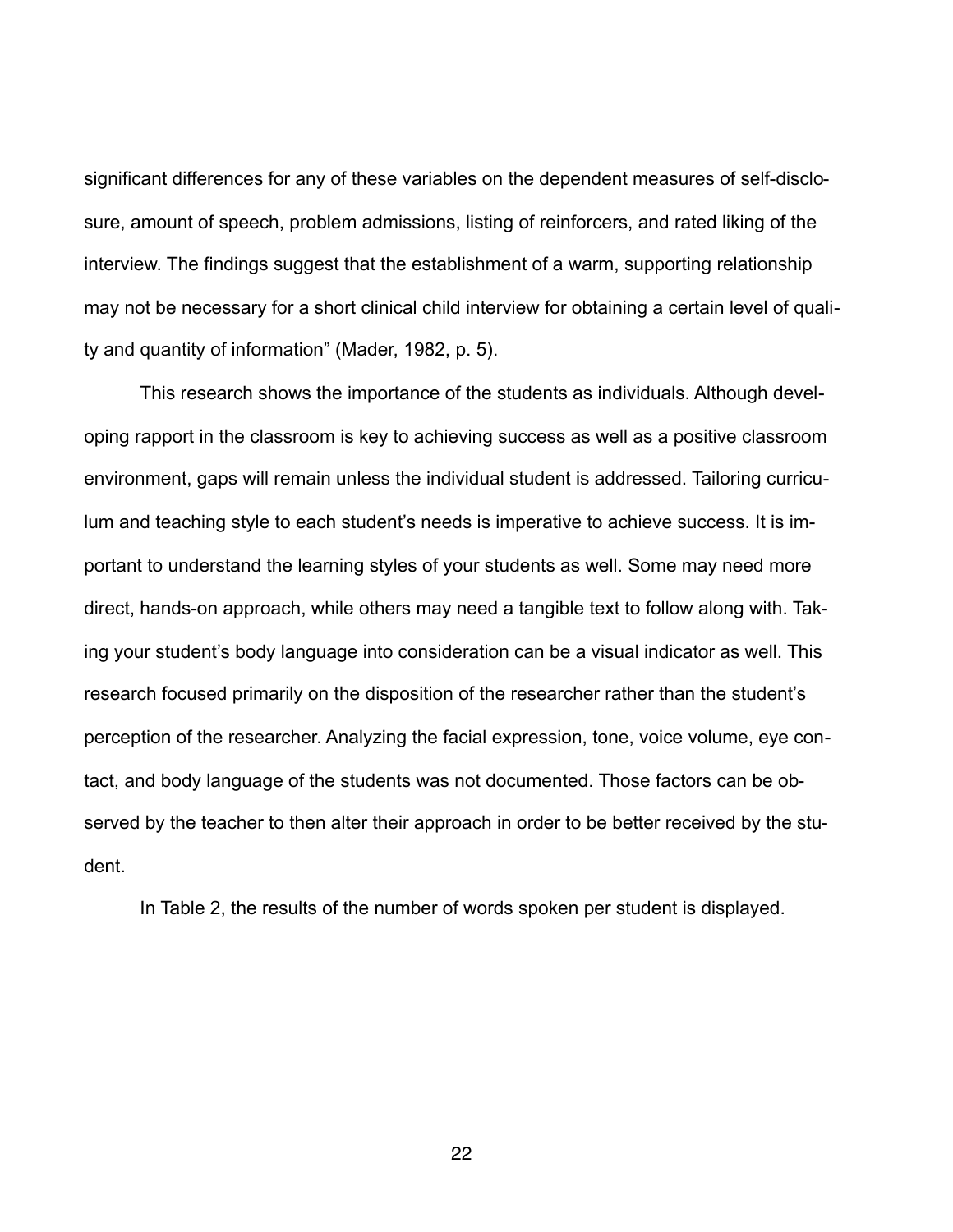| (Words Spoken)            | #1 interested    | #4 interested    | Total            | #5 uninterested  | #2 unimbersabed  | Total            | #3 meutinal      | #5 meutinal      | Total            |
|---------------------------|------------------|------------------|------------------|------------------|------------------|------------------|------------------|------------------|------------------|
| Student 1 (MNP)           |                  |                  |                  |                  |                  | в                |                  |                  |                  |
| Student 2 (Sth/M)         |                  |                  |                  |                  |                  |                  |                  |                  |                  |
| Student 3 (4th/M)         |                  |                  | e.               |                  |                  |                  |                  | 8                | 12               |
| Student 4 (Sth/M)         |                  |                  |                  |                  |                  |                  | 13               |                  | æ                |
| Student 5 (AINT)          |                  | 13               | 15               |                  |                  | 13               |                  |                  |                  |
| Student 6 (3rdF)          |                  |                  |                  |                  |                  |                  |                  |                  |                  |
| Student 7 (3rd/M)         |                  |                  | х                |                  |                  |                  |                  | ×                |                  |
| Student & (3rd/F)         |                  | 12               | 14               | ž                |                  |                  | 14               |                  | tä               |
| Student 9 (2nd/F)         |                  |                  | z                | $\circ$          | B                | o                |                  | $\overline{z}$   |                  |
| Student 10 (2ndF)         |                  |                  |                  |                  |                  | s                | tik              | 6                | 25               |
| Bludent 11 (2nd/F)        |                  |                  |                  |                  |                  | 70               |                  | ٠                | 13               |
| Student 12 (1st/M)        |                  |                  |                  |                  | e.               | a                |                  |                  | 12               |
| <b>Bludent 13 (1st/F)</b> |                  |                  |                  | ٠                |                  | W                | m                |                  | 14               |
| Student 14 (1st/F)        |                  |                  |                  |                  | ÷                |                  |                  |                  |                  |
| <b>Bludent 15 (K/F)</b>   |                  |                  | ×                | ٠                |                  | <b>NE</b>        |                  |                  | n                |
| Student 16 (K/M)          |                  |                  |                  |                  |                  |                  |                  |                  |                  |
| <b>Bludent 17 (KAI)</b>   |                  |                  |                  |                  |                  |                  |                  |                  |                  |
| Average words<br>spoken   | 1.23529411764706 | 5.11764705882353 | 6.36294117647059 | 3.35204117647050 | 3.20411764705882 | 4.64705882352941 | 6.11764705882353 | 3.52041176470588 | 9-64700882352941 |

Table 2: Student Response (word count)

Table 2 shows the word count for each participant's response to the questions asked. Their responses to each of the varying dispositions are shown below. At the bottom of the table, you will find the average number of words spoken by each participant per question.

Based on the data collected, one pattern detected was that the female students spoke more words in comparison to the males. Three students were then compared from three different grade levels; First, Third, and Fourth grade. All three of these students were female and scored cumulatively the highest amount of words. When looking into the transcription of the first grader (Student 15), she answered "toys" to Question One (What is your favorite subject in school?) and "about people" to Question Two (What subject that is not offered in school do you wish you could study). These questions are both academic as well as contain vocabulary such as "subject" and "offered" that the student may not yet be familiar with. Those factors alone could have had an impact on the number of words spoken by the students because when she was asked Question Three (On Saturday what is your favorite thing to do?) she responded: "Um do something, go somewhere, play somewhere, and have fun somewhere". Question Three in contrast to Question One and Two was not academically based; therefore, her interest may have been higher as well are her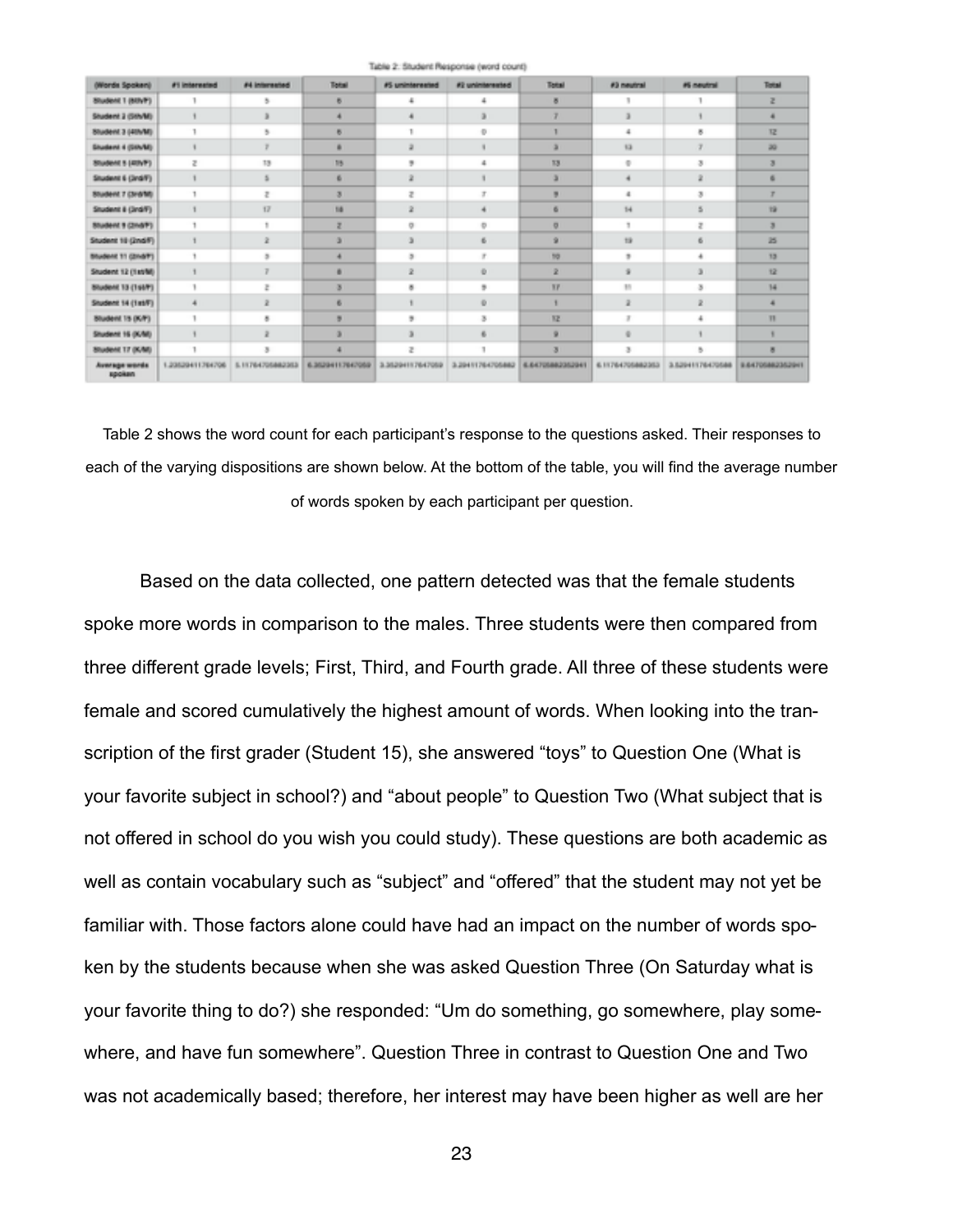familiarity with the content that was being asked. Student 15 is very social and does well in groups of people. This could have affected her excitement in regards to academic topics because it is not her individual interest. When examining the findings between Student 8 and Student 5, the same pattern of fewer words per academic question was seen.

For example, Student 8 responded "reading" to Question One (What is your favorite subject in school?) and "It would be math" to Question Two (What subject that is not offered in school do you wish you could study). She was a very outgoing individual and talkative for the nonacademic questions. For example, she replied: "My school is not at the weekend so I like learning in the classroom" for Question Three (On Saturday what is your favorite thing to do?). Although she did not seem to understand what Question Three (On Saturday what is your favorite thing to do?) was asking she proceeded to elaborate. Her desire to understand did not hinder her desire or ability to respond adequately, making probability of her low word count for the first two questions due to a result of lack of understanding low. Student 5 followed the same pattern as Student 8 responding with the most words when the interested tone was used. For example, Student 5 responded "Probably P.E." to Question One (What is your favorite subject in school?) and "well I am homeschooled" to Question Two (What subject that is not offered in school do you wish you could study). However, when she was asked Question 3 (On Saturday what is your favorite thing to do?), she responded with "Play games on my iPad or do school work, wait maybe that is Sunday". Although she appeared confused about the complete understanding of what was being asked she still elaborated further than the first two questions because she was able to share something personal that she enjoys and chooses to engage in during her free time.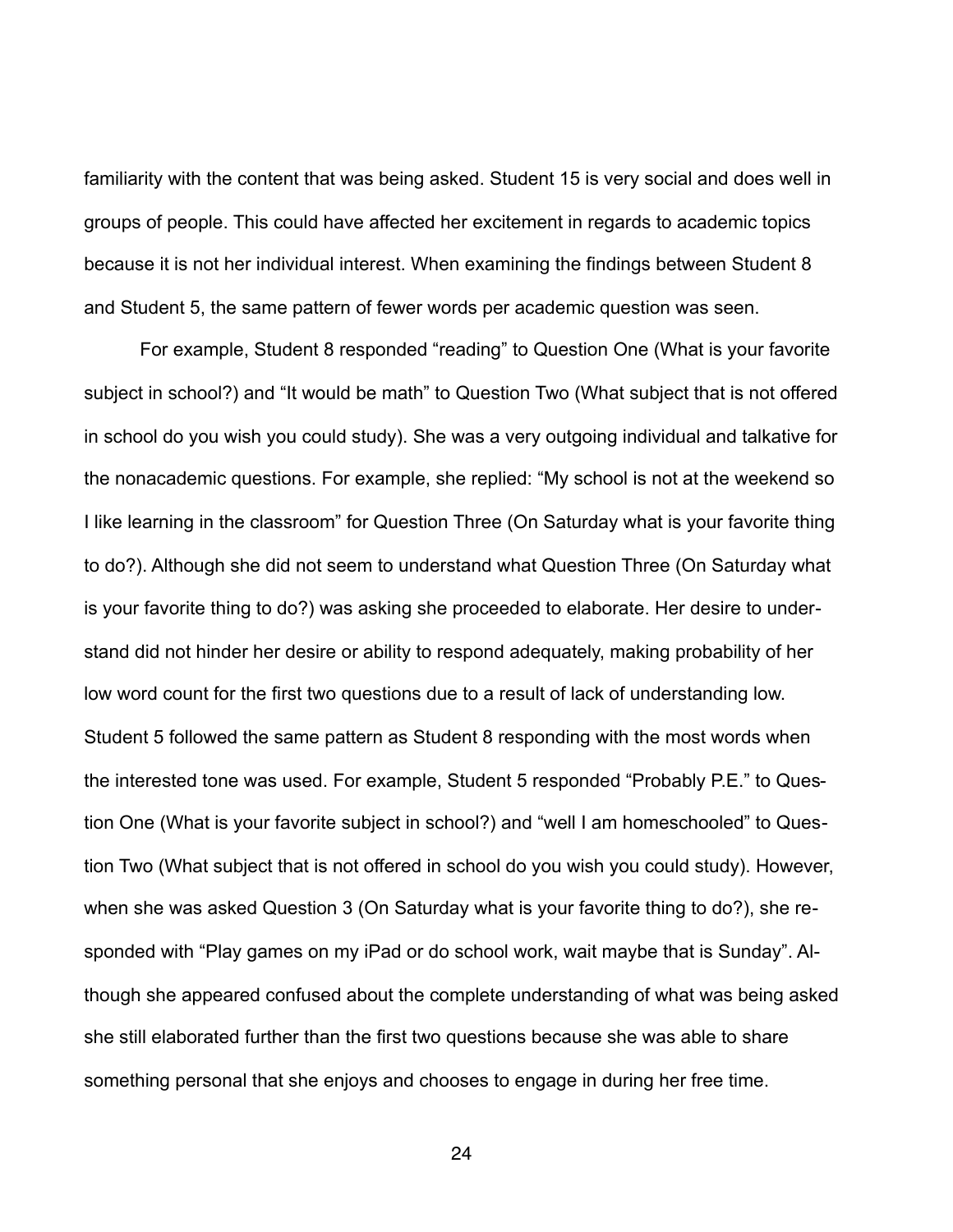After reviewing these results, female Students 5, Student 8, and Student 15 responded more extensively when they were able to elaborate on their personal goals and interests. Although they had a response for Question One (What is your favorite subject in school?), their responses to Question Four (What do you want to be when you grow up?) were what contributed to a large number of words spoken. With Question Four (What do you want to be when you grow up?), the students were able to be creative and share their interests with the researcher. Students tend to thrive from being heard as well as a sense of importance. Listening to the student's goals and aspirations as individuals not only sets them apart but validates students.

#### **Limitations and Influential Factors**

 In the future, I would add more variables to my research to increase credibility rather than simply testing one, such as the number of words spoken. When students responded only with a shrug, the researcher was unable to identify a response. With more time, the researcher might consider working in an alternative question or an adaptation in the case that the student simply misunderstood, as discussed by Doverborg (1984). If the student was unclear as to what the question meant or was unfamiliar with a word that was used, the researcher would be able to glean some important implications. However, given the time to complete this study, adding more factors was not realistic.

 One limitation of this study was related to the sample size of 17 participants. A larger sample size may have been beneficial to the study to formulate a correlation between teacher disposition and student responses. Student access by the researcher was also limited due to the time of year that the research took place. Most students were not involved in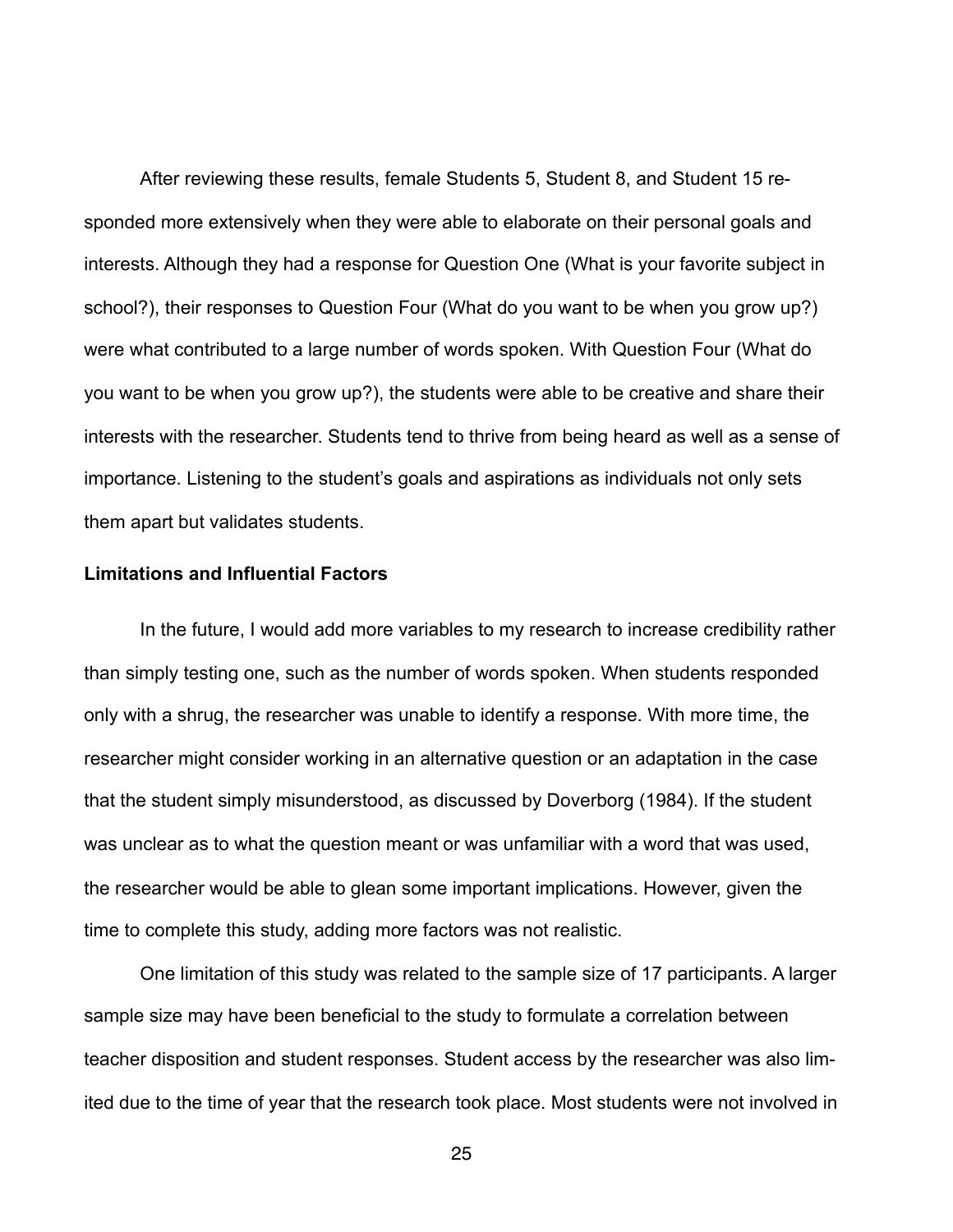school over the summer, making it more difficult for the investigator to create a substantial sample size. Another limitation was the age of the students. Although all grade levels were present in this sample, the amount and ratio of each were inconsistent. This becomes a limitation because developmentally different students, based on age or rising grade, may respond differently to varying stimulus. The question that resulted in the highest mean was asking about the student's activity on the weekend. Possibly, more students were likely to elaborate, compared to Question Two (What subject that is not offered in school, do you wish you could study?) which is more academically focused and difficult for a Kindergartenaged student to determine due to their lack of experience, and lack of vocabulary development to voice their responses on the same level as the students in the fifth grade. Another limitation was the number of questions asked from the Interest Survey for Informational Text (Appendix B). Although the participants were asked a question with each varying disposition twice, this possibility does not allow for patterns to be determined with a great deal of accuracy.

 Another limitation of this data gathered may be that Question One (What is your favorite subject in school?) elicited only a one-word response (What is your favorite subject in school?). In this case, the disposition of the question may not have been the determining factor, but rather the simplicity of what was being asked. Question Five (What is your favorite book?) also posed as problematic since some of the participants may not be able to read yet. Although they may have been read to, they may have few experiences selecting a book and retaining the author, content, and title. The data also showed outliers for Questions Three (On Saturday what is your favorite thing to do?) and Four (What do you want to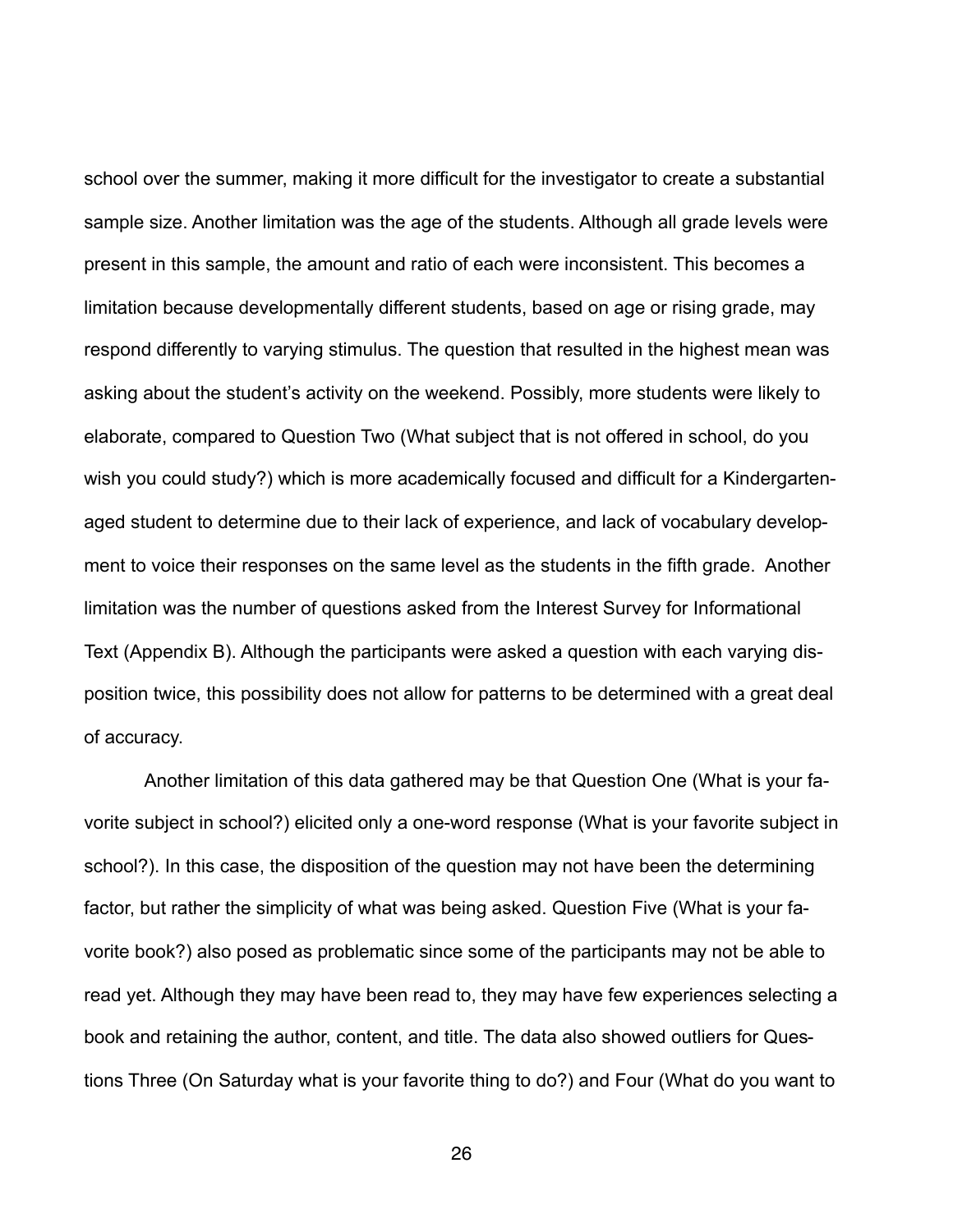be when you grow up?), potentially skewing the data set. While the responses do align with the statement of purpose of the research, too many limiting variables are present to declare a correlation.

 Gender was not considered originally, which may have had an impact on the results due to the researcher being female. Also, five more females were involved in this study than males. "Sex differences in interactions with peers in the form of social involvement was observed gradually more frequently in girls than in boys" (Barbu, 2011). Thus, females are more likely to share and talk with more words due to the higher exposure to social interaction. Since boys are less likely to interact socially, they may speak using fewer words.

 Per the researcher's observations, many participants also responded with a shoulder shrug or a confused expression rather than words to some of the questions asked. That counted as no response because no words were verbalized. However, the meaning behind the students' shrug remains unknown. The students may have shrugged because they did not understand the question, didn't know how to answer it, or simply did not have anything to say. However, asking if the student needed clarification or having a formatted modification ready if needed, may have then elicited a verbal response that could be quantifiable and would help a teacher better understand students' learning needs. "Sometimes we think that children misunderstood what we were teaching. They answered us, showing us that they had not understood our intentions." (Doverborg, 1993, p. 8). Meaning the students that when asked a question did not have an answer and responded with a shoulder shrug, could simply be due to a lack of understanding. Doverborg's study reinforces the idea that the current study echoes.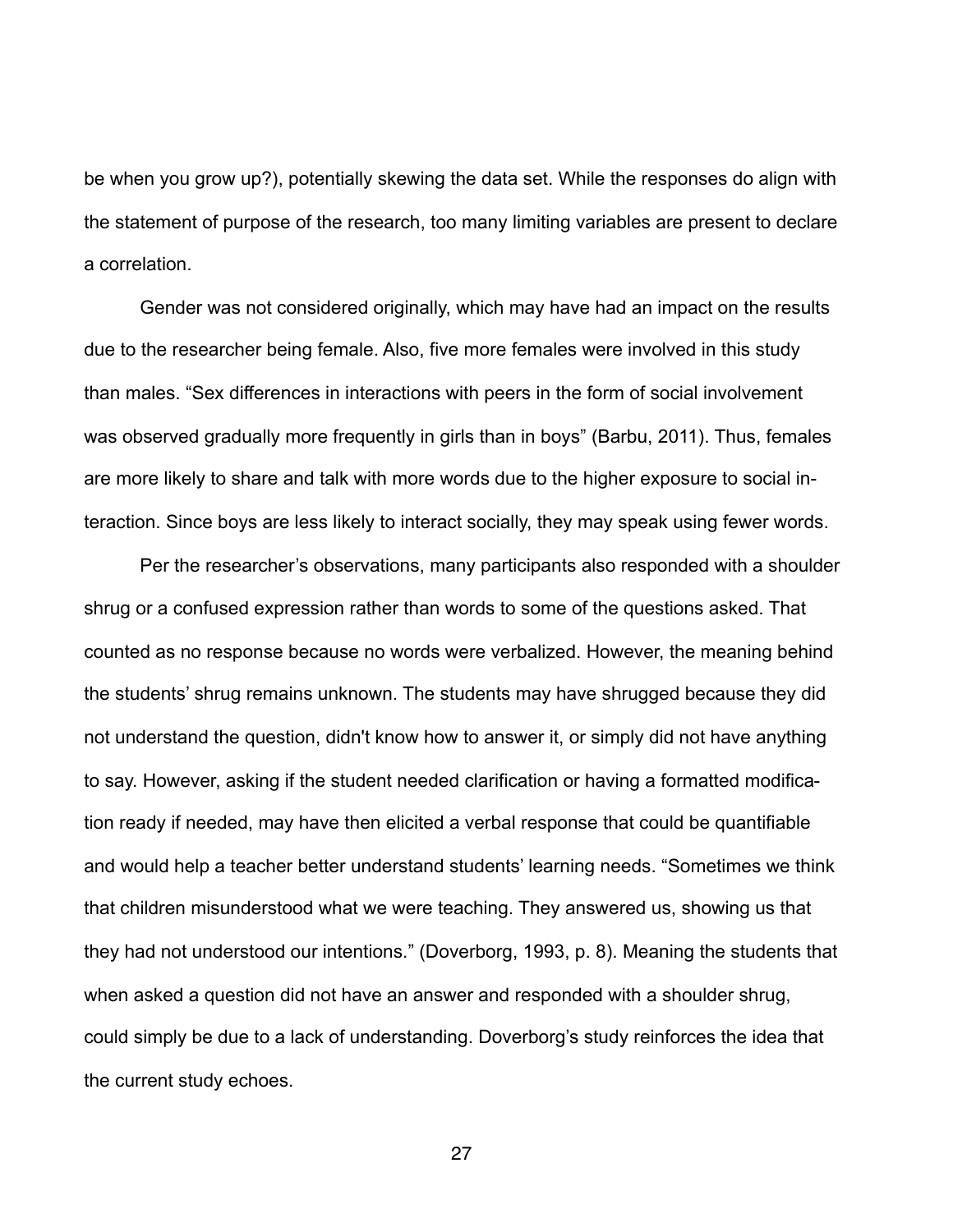This study aimed to identify the possible impacts of teacher disposition delivery on student responses. The study used a sample size of 17 elementary aged students attending a summer reading clinic at a Florida university. After a face-to-face, six-question interview was administered to the students, results showed some students made a overall shift towards more words spoken when the question was asked in an interested or neutral disposition. The most prominent conclusion that can be drawn from this study is that teachers should consider each student individually. These results demonstrate the potential impact of teacher disposition on student response in the classroom. The results of this study complement past research, which has shown that classrooms in a welcoming and comfortable environment are more likely for students to share their needs, leading to success for both students and teacher.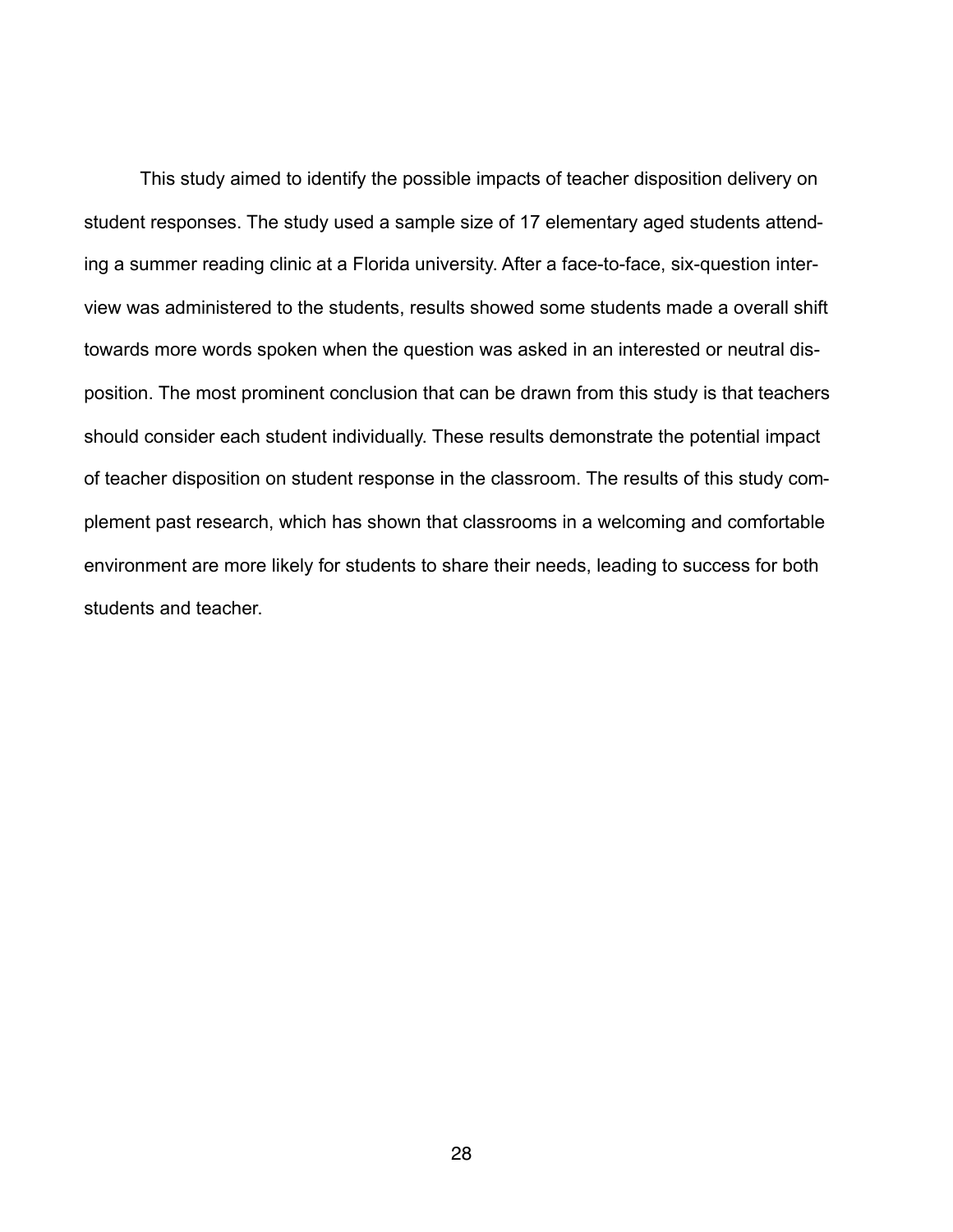#### **CHAPTER FIVE: CONCLUSION**

 Some may note that the impact that a teacher can have on their students is monumental. Teachers often are the only consistent figure of authority that a student sees. Therefore, the creation of a vulnerable and comfortable classroom environment is crucial for students to share their needs and in return have them met. What the teacher is doing to form this classroom environment and how it is being received by the student is important to determine. Students must become responsible for their learning and become comfortable with expressing their own learning needs. Understanding that is imperative to their academic improvement and school success.

This study did not necessarily find that teacher disposition influenced student responses, but these findings do reinforce and corroborate past research in the literature review. The findings demonstrate the importance of a vulnerable and comfortable classroom environment. The focus needs to solely revolve around the students as individuals, a skill or concept that may be easily processed by one person may be as clear as mud to another. As an educator, it is important to be effective in forming strong interpersonal relationships with students given rapport is prerequisite to students' achieving any form of academic success.

The most prominent conclusion that can be drawn from this study is that teachers should consider each student individually. It is only when a teacher becomes in tune with the individual needs and learning habits of their individual students that they will truly see improvement. Students need to feel heard; however, this looks different for every student and can be detected through subtle cues, such as body language. The impact that a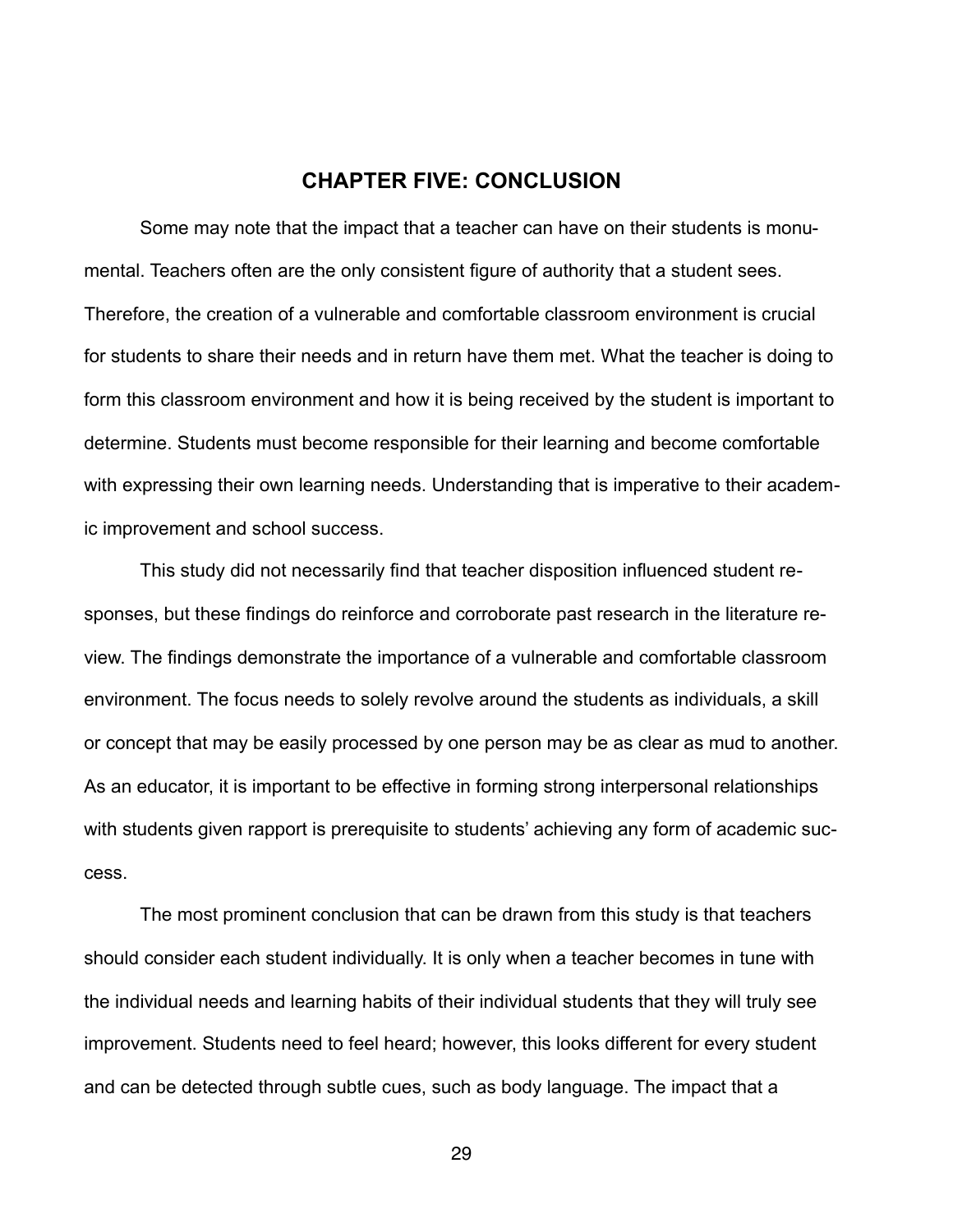teacher has on their students not only is a direct reflection on the teacher's dispositions and expectations of students, but is likely an interactive experience depending on what the student wishes to gain. This exchange should be ideal; and once you are able to establish this rapport. the response of the student, should lead to success. However, parallels can be seen between this study and the study done with Mader (1982). The focus of the Mader study was on clinical child interviews. The students have not received much attention; therefore, the purpose of the study was to see interviewing style's impact on the quantity and quality of information obtained.

In this current Honors in the Major study, the researcher focused less on the interviewee and more on the disposition of the interviewer. Because of this, the researcher was faced with limitations such as shoulder shrugging. Although this is a response, the causation behind it cannot be identified. In the Mader study (1984), they found that research showed that "cold" interviewing was more successful with adults. They believed that this would be the opposite for children, however, their findings did not agree. "They found that the reinforcing factors were not related to the quantity of talk, amount and quality of self-discourse, and their general attitudinal evaluation of the interview" (Mader, 1984, p. 14). As the data is further examined, another limitation to consider was the personality type of the participant, perhaps even the personality of the researcher. Some more extroverted students, regardless of disposition, continued to speak due to their desire to share, creating outliers. While other more introverted students simply had no answer or appeared uncomfortable sharing, since this was each student's first interaction with the investigator. Some participants may be more prone to use more words if more familiar with the researcher.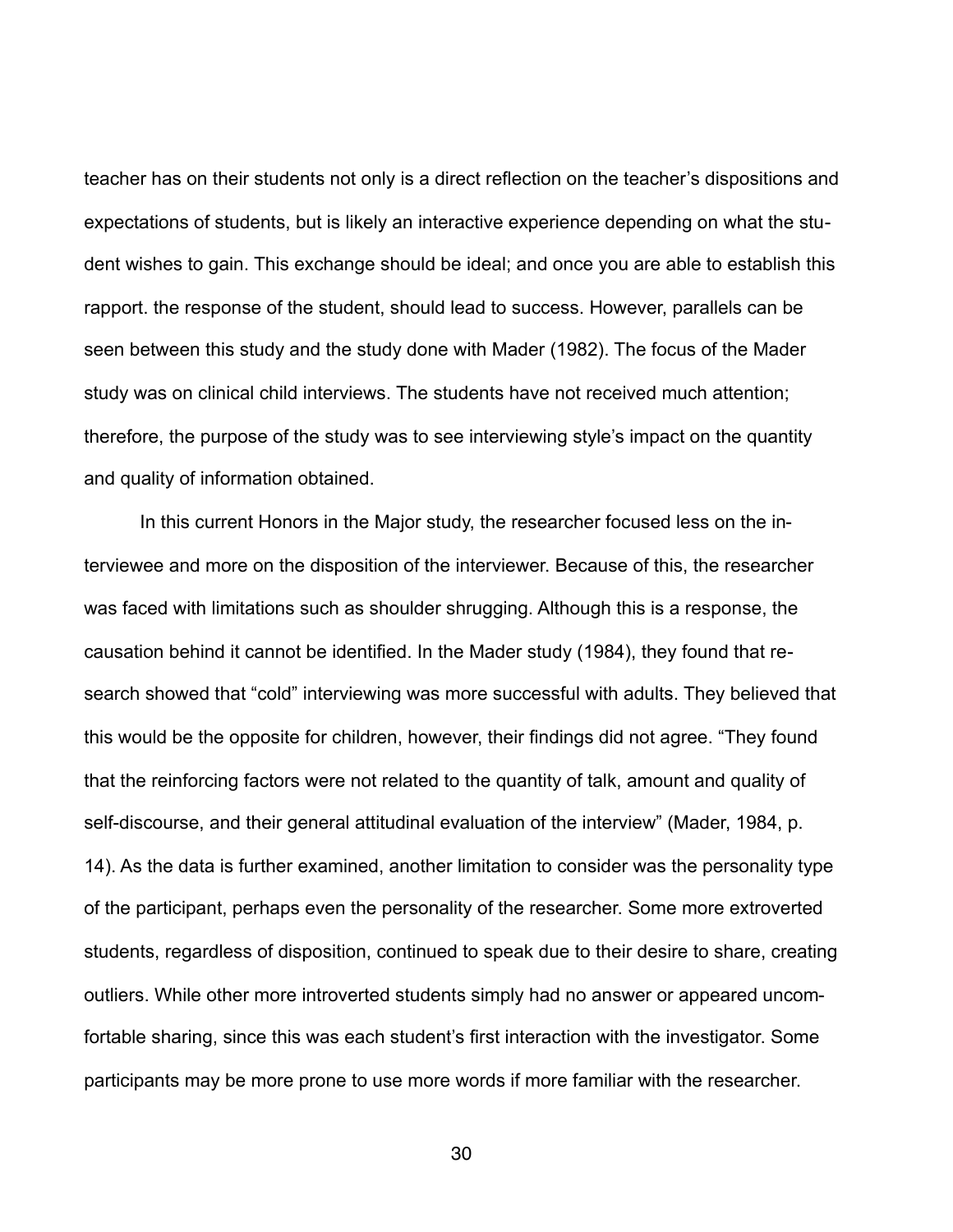This research shows the importance of the students as individuals. Although developing rapport in the classroom is key to achieving success as well as a positive classroom environment, gaps will remain unless the individual student is addressed. Tailoring curriculum and teaching style to each student's needs is imperative to achieve success. It is important to understand the learning styles of your students as well. Some may need more direct, hands-on approach, while others may need a tangible text to follow along with. Taking your student's body language into consideration can be a visual indicator as well. This research focused primarily on the disposition of the researcher rather than the students' perception of the researcher. Analyzing the facial expression, tone, voice volume, eye contact, and body language of the students was not documented. Those factors can be observed by the teacher to then alter their approach in order to be better received by the student.

When examining the findings between students, students eight and five-spoke the highest amount of words. These students were both in early elementary years and female. These findings are supported through Barbu's concept of earlier social development in females. When these samples were further investigated it was found that student eight and five also did, in fact, speak more when asked the questions in an interested tone. For example, student eight responded, "math" to question one (What is your favorite subject in school?) and "I like um to I want to be a teacher that does fun stuff and makes crafts" to question four (What do you want to be when you grow up?). She was a very outgoing individual and knew what she wanted to say when answering all of the questions. She seemed to already have had her response in mind regardless of how the question was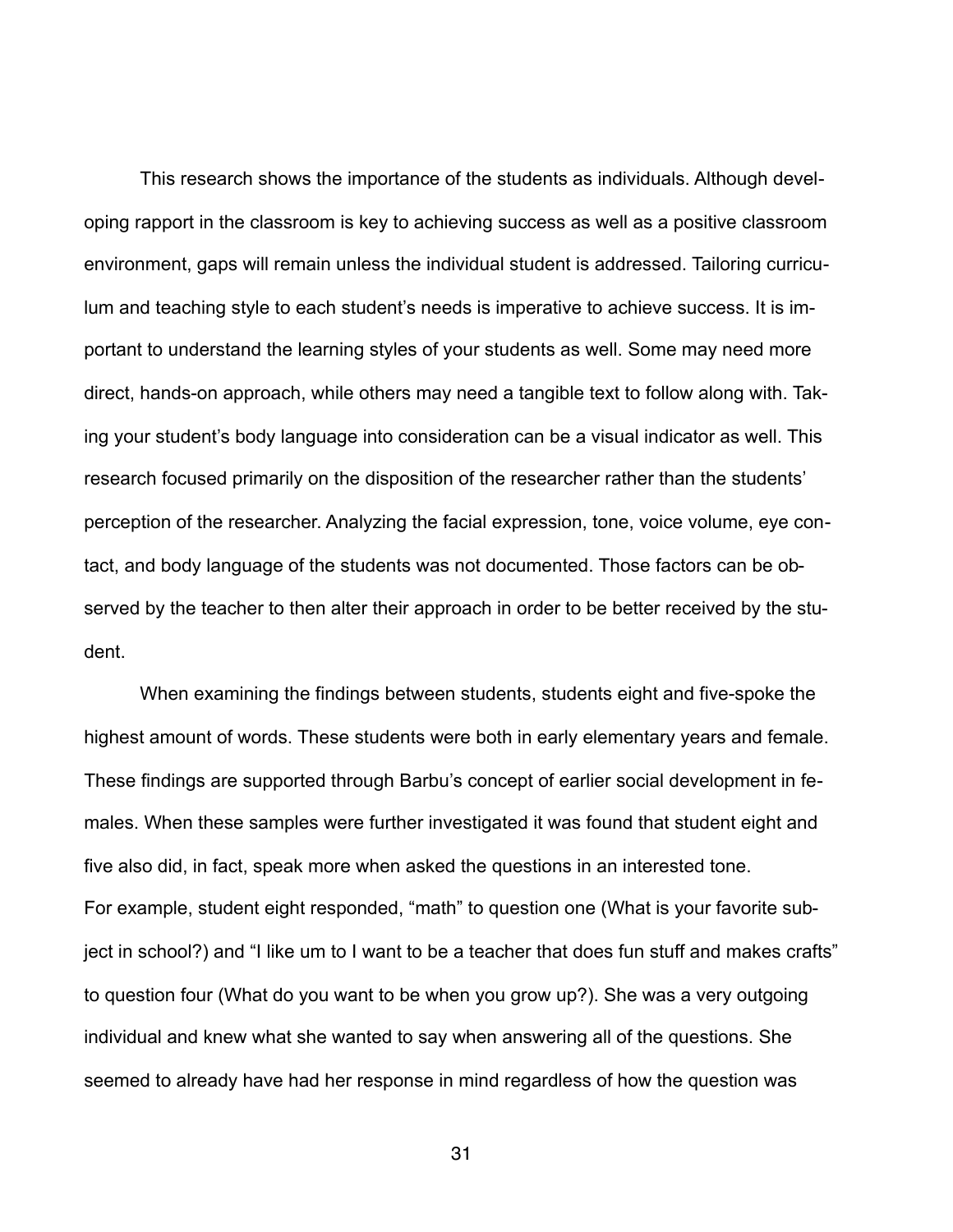asked. Student 5 followed the same pattern as student eight responding with the highest amount of words when the interested tone was used. For example, Student 5 responded "like reading" to Question One (What is your favorite subject in school?) and "I really want to be a singer and a mom and a actress" to Question Four (What do you want to be when you grow up?).

Although a slight increase was seen in the number of words spoken for most students when the disposition delivery was neutral or interested rather than uninterested, not enough data with a particular developmental level was collected to generalize to larger populations. This study points to the conclusion that teachers should consider each student individually. These results demonstrate the potential impact of teacher disposition on student response in the classroom. However, this current research and prior research implies that teacher disposition and student response play a large role in contributing to classrooms that are welcoming, comfortable, and healthy learning environments. Which results in success for both students and teacher.

#### **Future Research**

 As I move into the field of mental health counseling, I will be able to enact these findings into practice when interacting with clients. In the future, I look forward to researching the impact that personalities may have on individual responses to others. I am interested in looking deeper into the reasons why students interact with others in the ways they do. This will include personal perceptions as well as exploring personality traits such as introverts and extroverts. I would also like to research how personalities are developed in indi-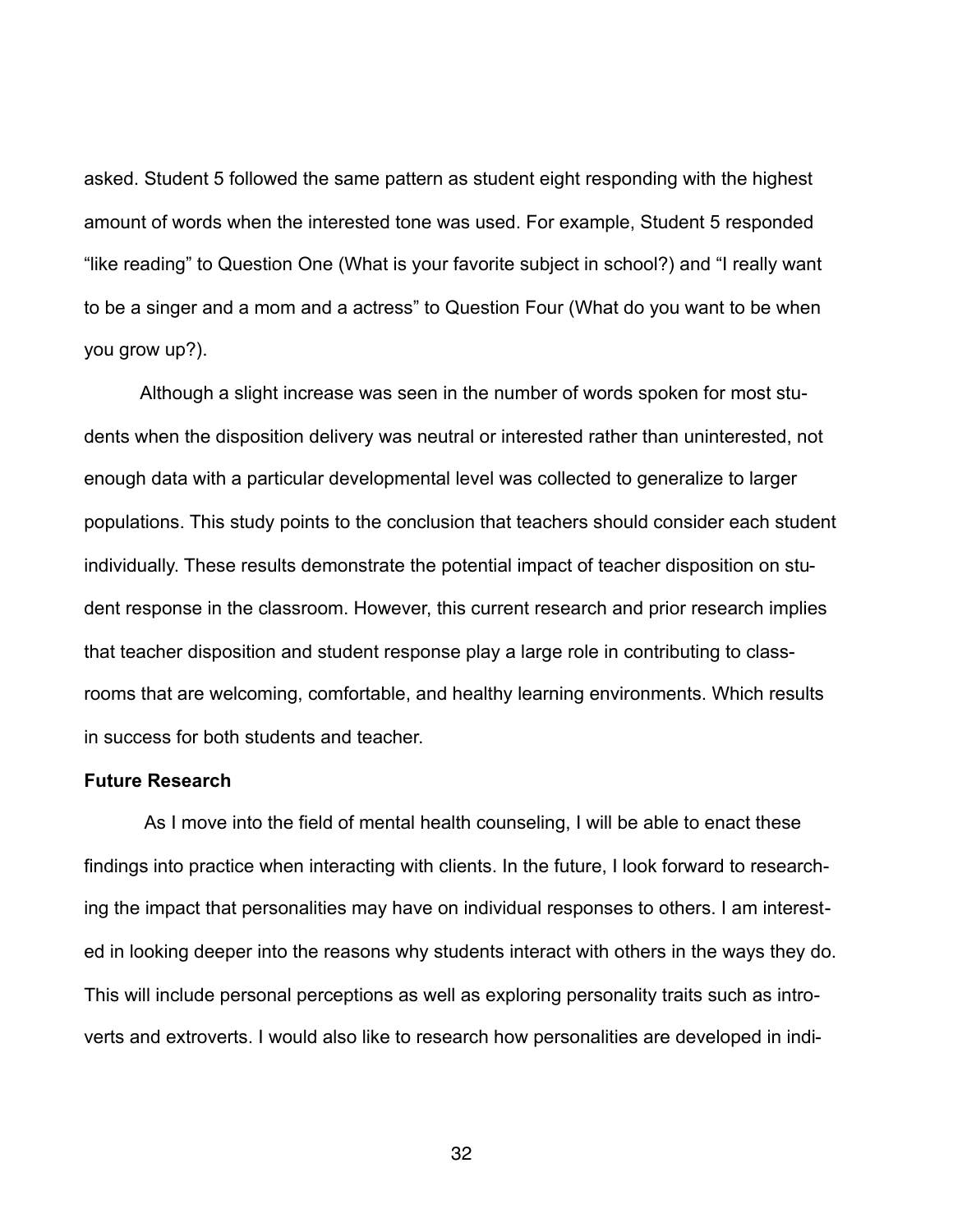viduals, whether personalities are established as a part of your DNA or if it develops through life experiences and interactions with others (nature versus nurture).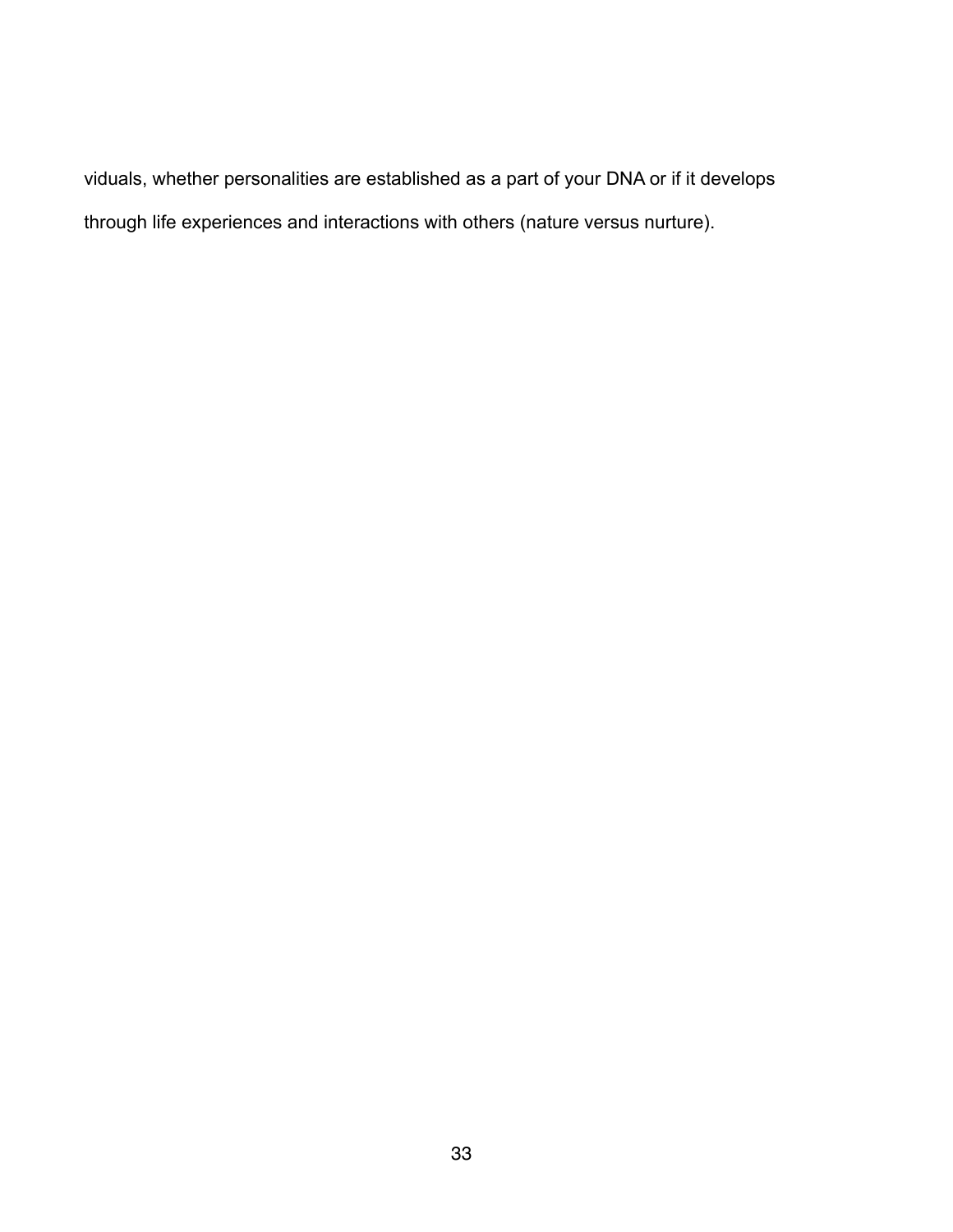#### **Appendix A: IRB**

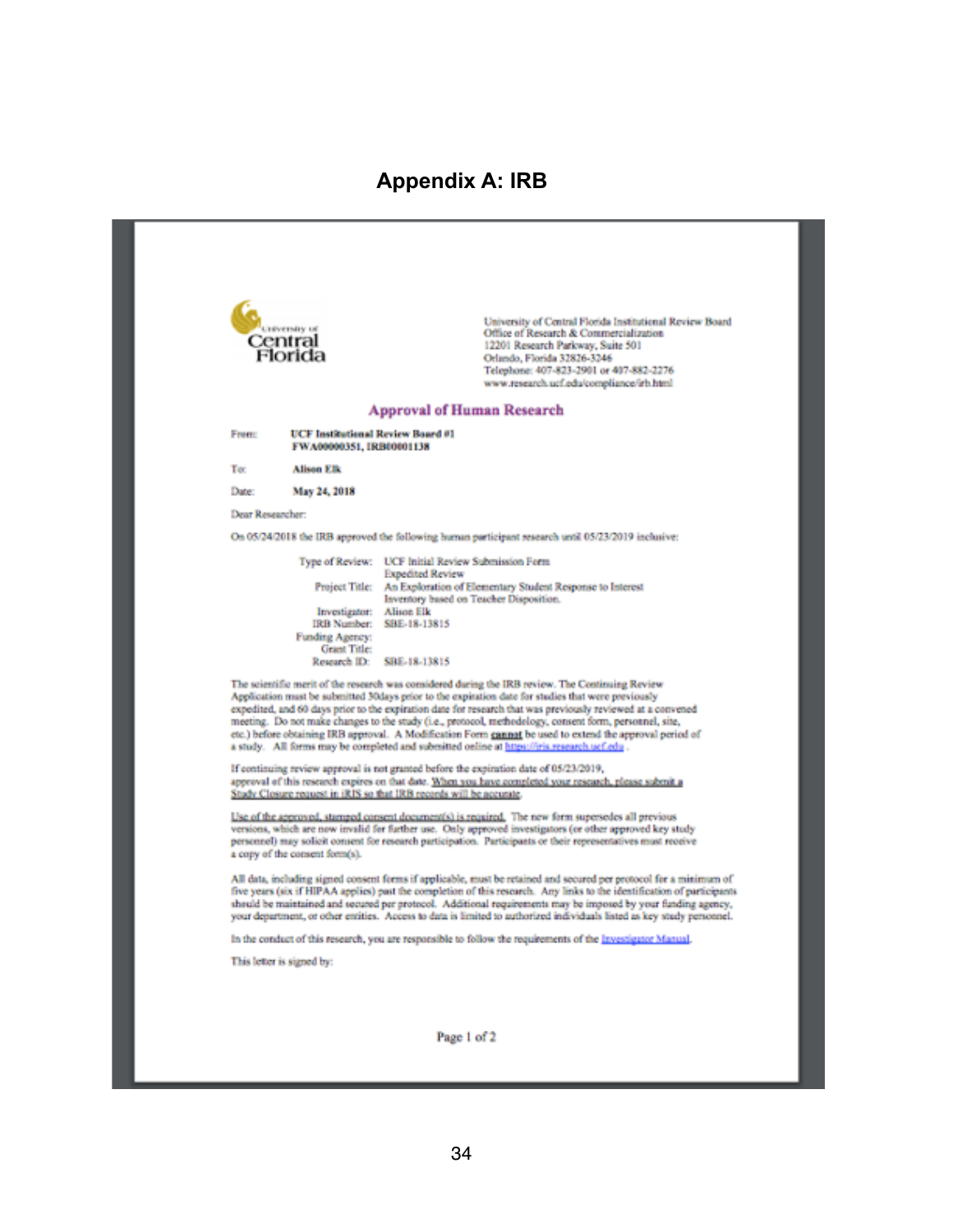## **Appendix A (Continued)**

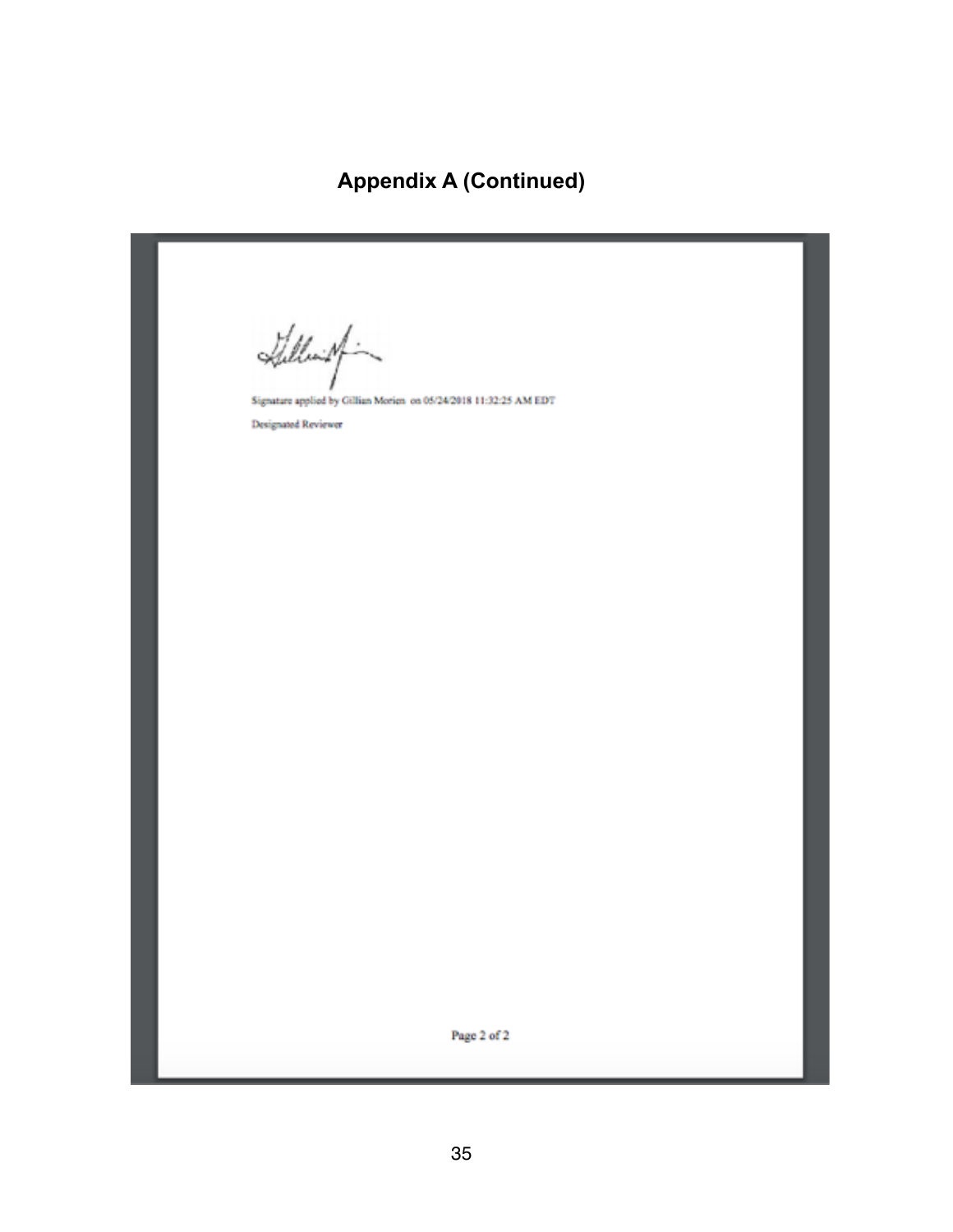## **Appendix B**

| All of these questions are about your interests! You can list more than one thing for each question.                                             |
|--------------------------------------------------------------------------------------------------------------------------------------------------|
|                                                                                                                                                  |
|                                                                                                                                                  |
| DATE:                                                                                                                                            |
|                                                                                                                                                  |
| 2. What subject that is not offered in school do you wish you could study?                                                                       |
|                                                                                                                                                  |
|                                                                                                                                                  |
|                                                                                                                                                  |
|                                                                                                                                                  |
|                                                                                                                                                  |
|                                                                                                                                                  |
|                                                                                                                                                  |
|                                                                                                                                                  |
| 11. If you could hop on a magic carpet, where in the world would you like to go?                                                                 |
| 12. If you could live in "another time," what time would it be? In the future? In the past?                                                      |
| 13. What subject would you like to read about when we are working together?                                                                      |
| From Literacy Assessment and Intervention for Classroom Teachers (3rd ed.), by Beverly DeVries. Copyright @2011 by Holcomb Hathaway, Publishers, |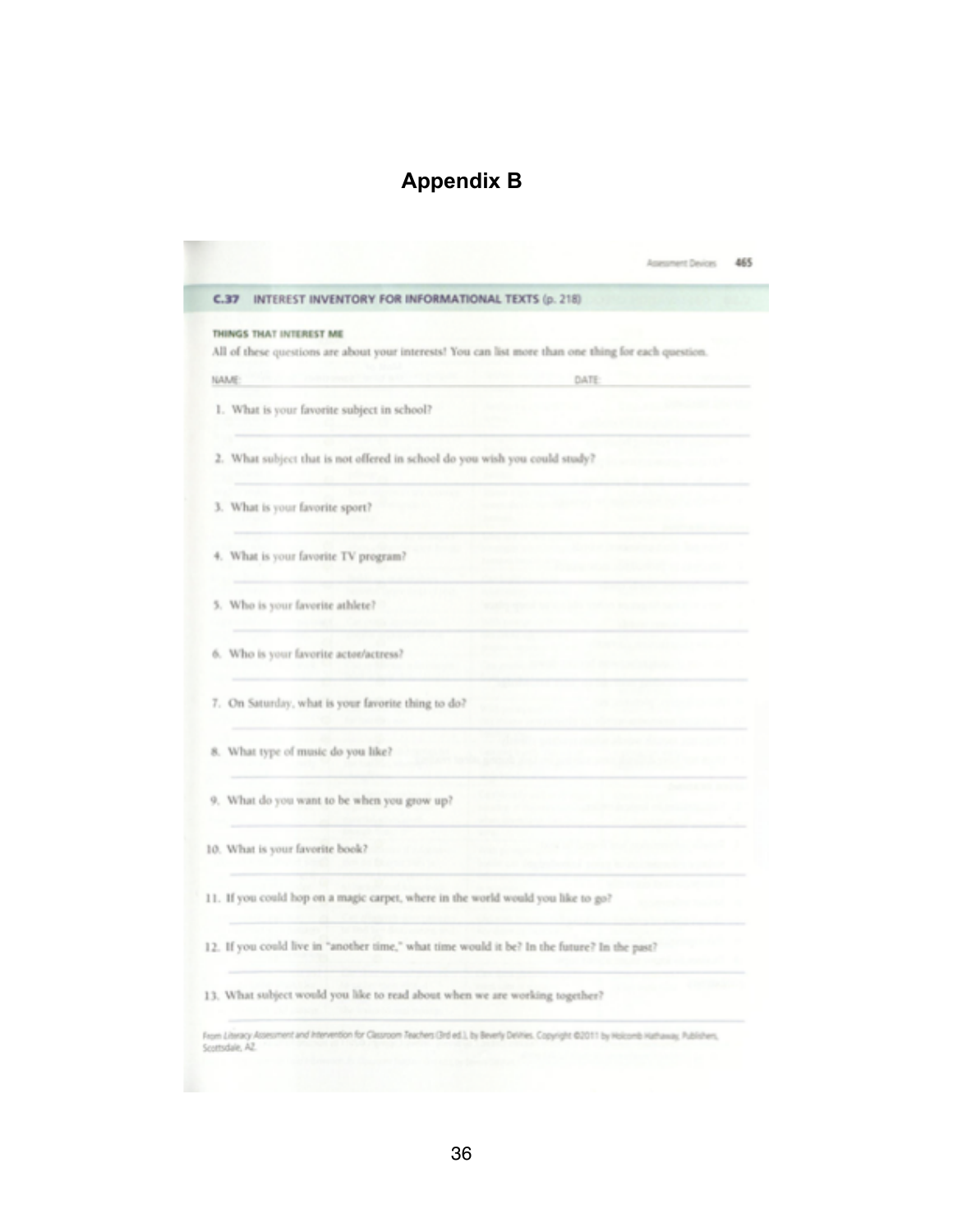#### **REFERENCES**

- Alsharif, N. Z., & Qi, Y. (2014). A three-year study of the impact of instructor attitude, enthusiasm, and teaching style on student learning in a medicinal chemistry course. *American Journal of Pharmaceutical Education, 78*(7), 132, 1-12. doi:10.5688/ajpe787132
- Barbu, S., Cabanes, G., & Le Maner-Idrissi, G. (2011). Boys and girls on the playground: Sex differences in social development are not stable across early childhood. *PLoS ONE*, *6*(1), e16407. http://doi.org/10.1371/journal.pone.0016407
- DeVries, B. A., & DeVries, B. A. (2015). *Literacy assessment and intervention for classroom teachers.* New York, NY, S.l: Routledge.
- Dutta, V., & Sahney, S. (2016). School and its impact on student achievement: The mediating role of school climate and teacher job satisfaction. *International Journal of Educational Management*, *30*(6), 941-958.
- Doverborg, E & Pramling, I. (1993, March 31). To Understand Children's Thinking: Methods for Interviewing Children. Reports from Department of Methodology, University of Goteborg, No. 5. Retrieved from https://eric.ed.gov/?id=ED434726
- Hallam, M. K. (2009). Why teacher dispositions are a crucial aspect of students' success. *The Language Educator*, 38. 26-29.
- Helm, C. (2010). Teacher dispositions affecting self-esteem and student performance. *The Clearing House: A Journal of Educational Strategies, Issues and Ideas*, 80:*3*, 109-110, DOI: [10.3200/TCHS.80.3.109-110](https://doi.org/10.3200/TCHS.80.3.109-110)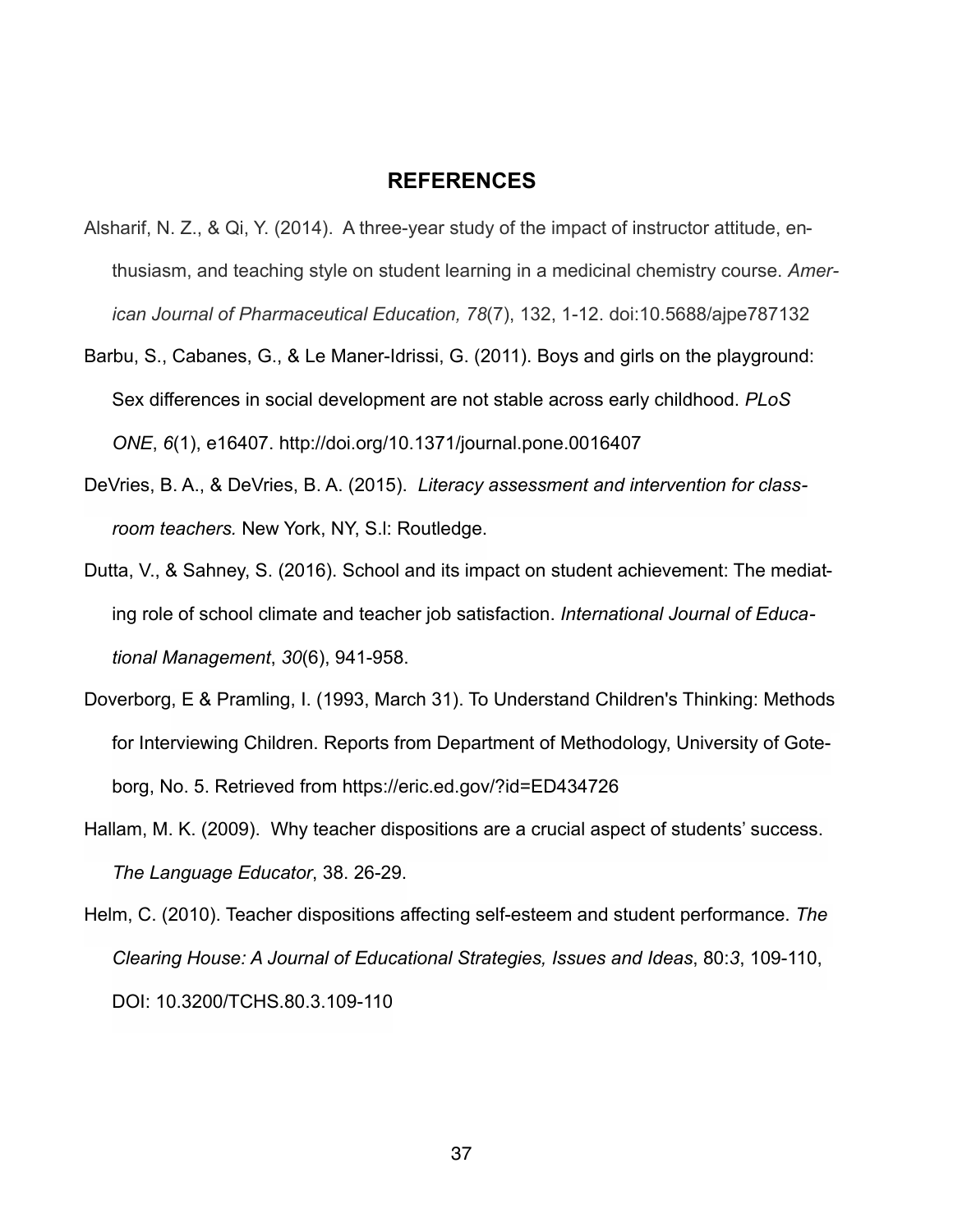- Hisley, J., Kempler, T., & Patrick, B, (2010). What's everybody so excited about?: The effects of teacher enthusiasm on student intrinsic motivation and vitality. *The Journal of Experimental Education, 68,*3, 217-236. DOI [10.1080/00220970009600093](https://doi.org/10.1080/00220970009600093)
- Johnston, P. H. (2004). *Choice words*: *How our language affects children's learning*. Portland, OR: Stenhouse.
- Johnston, P. H. (2012). *Opening minds: Using language to change lives.* Portland, OR: Stenhouse.
- Keller, M. M., Goetz, T., Becker, E. S., Morger, V., & Hensley, L. (2014). Feeling and showing: A new conceptualization of dispositional teacher enthusiasm and its relation to students' interest. *Learning and Instruction, 33*, 29-38. doi:10.1016/j.learninstruc. 2014.03.001
- Lukas, M., & Samardzic, D. (2014, November 1). *Impact of Teacher's Income on Student's Educational Achievements.* Retrieved from https://eric.ed.gov/?id=ED556718
- Mader, L., & Quevillon, R. (1982). *Effects of Interviewing Style and Interviewer Appearance on a Child Behavioral Interview.* Albuquerque, NM https://files.eric.ed.gov/fulltext/ ED226282.pdf
- Mitchell, M. (2013). Teacher enthusiasm: Seeking student learning and avoiding apathy. *Journal of Physical Education, Recreation & Dance, 84*(6), 19-24. doi: 10.1080/07303084.2013.779536
- Plank, C., Dixon, H., & Ward, G. (2014). Student voices about the role feedback plays in the enhancement of their learning. *Australian Journal of Teacher Education, 39*(9), 98-110. doi:10.14221/ajte.2014v39n9.8